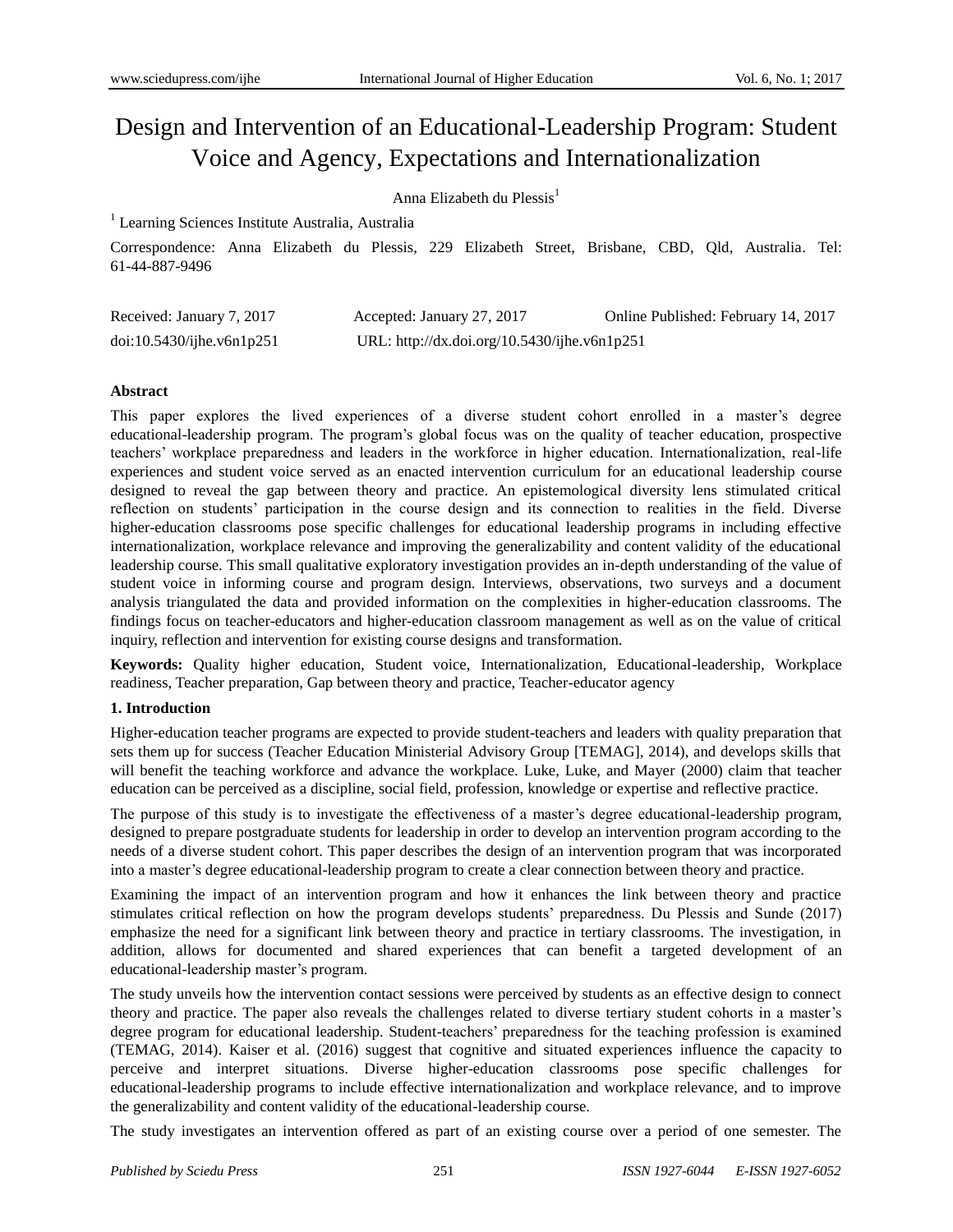original course included a module titled "Meeting the challenges of educational change*,*" one of five in the course, and included three topics. Topic one reviewed the concept of educational change with an emphasis on the contextual factors that influence the change process. Topic two investigated educational change through the prism of educational leadership with a focus on school management's effects on change. Topic three argued that teachers' learning is integral to the change process. The intervention contact sessions included an additional topic, Topic four, which sought to "Bridge the gap between theory and practice: Real-life experiences in the workforce.*"* 

Most of those who attended the course were international students from Borneo, Vietnam, China, Canada, Papua New Guinea, Tanzania and the United Kingdom. These students presented an abundance of knowledge and experiences in the classroom. Laschke and Blömeke (2016) emphasize that the image of teaching differs in different countries, as do specific expectations of educational and school leaders. These expectations have implications for the design of higher-education programs, such as the way an educational-leadership course prepares teacher-educators for specific environments. This phenomenon underscores the importance of relevance and the focus on current global educational issues that have significant implications for student-teachers' preparation for the profession. The investigation reflected on global perceptions about educational change and specific challenges in bridging the gap between theories for managing current and future changes in education and the reality inside schools. Ladson-Billings (1999) notes that teacher-educators should be purposefully prepared for diversity in their classrooms.

I argue that classroom participation in higher-education learning and teaching spaces, attention to diversity, student voice, internationalization and the richness of real-world experiences are restricted when teacher-educators do not design courses that accommodate multicultural and international students.

In previous decades, several studies have highlighted the value of attention to diversity in teacher education (Bondy, Schmitz, & Johnson, 1993; Cannella & Reiff, 1994; Cochran-Smith, 1991; Hood & Parker, 1994; Sleeter, 2001). For example, Gay and Kirkland (2003) underline the role of critical consciousness in teacher education in relation to "the context of guided practice, authentic examples, and realistic situations" (p. 181). Sleeter (2001) notes that higher-education programs often provide "disjointed multicultural content" and that students view "programs as irrelevant to their preparation for teaching" (p. 212).

This paper has three goals:

- 1. to offer a description of an intervention in an educational-leadership course in a master's program that has a diverse international student cohort
- 2. to develop an investigation that offers a platform for student voice and agency in specific student groups that are often silent and not engaged (Chávez & O'Donnell, 1998)
- 3. to offer a reflection on the critical consciousness of teacher-educators in designing programs and managing higher-education classrooms.

Continuous change and transformation in education pose significant challenges for school leaders, and shifts the focus toward ensuring that students receive quality preparation in educational-leadership programs to lead and support the teaching workforce. The internationalization and globalization of education requires a critical consciousness of the specific need for strong leadership in diverse school environments. However, Gay and Kirkland (2003) note that teacher education provides students with restricted opportunities for guided practice in self-reflection. In-depth self-reflection allows for an awareness of skills and leadership styles that require attention.

# **2. Material Studied and Area Description**

Harman (2005) states that "the bulk of the Australian research effort on higher-education internationalization has been directed to specialized aspects related to the dramatic and important expansion in the export of higher-education services" (p. 122). The significance of this paper, although a small-scale study, lies in the in-depth investigation of lived experiences inside a higher-education classroom while it confronts the absence of in-depth critical analysis about the needs of an exceptionally diverse student cohort in an educational-leadership program. This concern involves reflecting on the current dilemmas, the realities of school environments and student voices in designing higher-education programs, specifically in an educational-leadership program.

Overlooking the value of student voices in diverse higher-education classrooms neglects the value and potential of real-life experiences and the richness that diverse experiences bring to the higher-education classroom and curriculum. Rizvi and Lingard (2010) claim that there was a global trend in relation to learning, and commonalities in perceptions about educational values. Comprehensive internationalization is the commitment and action to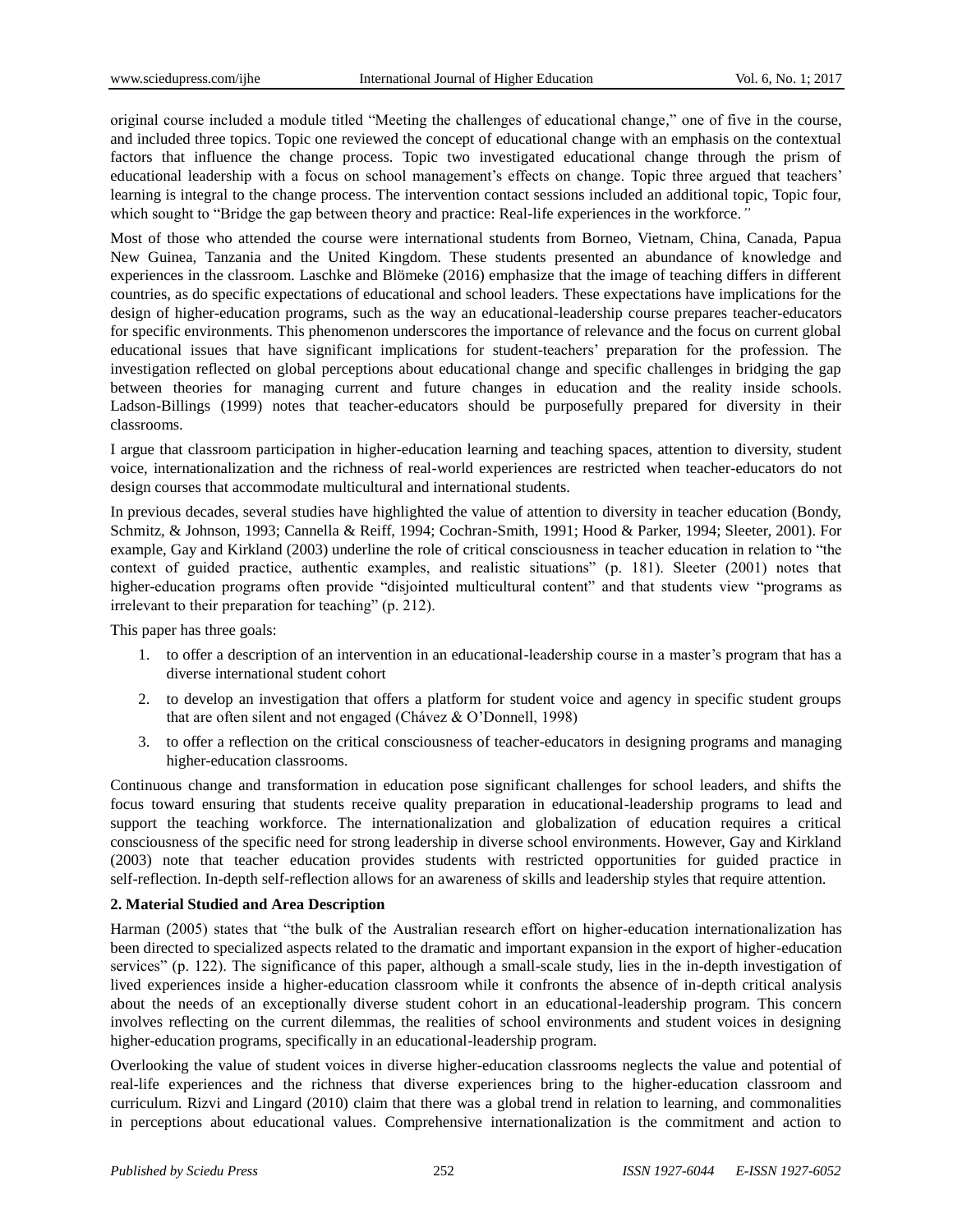integrate international, global and comparative content and perspectives through teaching, research and service in higher education.

This paper highlights students' needs and expectations for internationalization in a course that acts as a foundation for constructing new knowledge, democracy, equality, educational policy, and value orientations in education systems. The investigation reveals students' lived experiences while focusing on students' expectations and perceptions of internationalization.

In addition, this study focuses on diverse learning communities and specific challenges within diverse higher-education classrooms and internationalization efforts. It also explores the specific challenges that the teaching method of collaboration poses in diverse student cohorts, and how this method could improve and enrich students' engagement.

A social constructivist learning perspective views the classroom space as a complex social entity. Sociocultural learning theories engage a diverse student cohort in complex learning spaces to provide new information and data about students' "real-world" experiences in higher-education learning spaces (Chambliss & Schutt, 2003) and the way the learning space provides opportunities for learning from each other and stimulating students' professional and leadership development and preparation.

I argue that the internationalization of courses provides opportunities for the extended development of collaboration as a teaching and learning method, and that its efficiency is enhanced through an awareness of students' learning experiences (Kezar, 2005). However, internationalization becomes a challenge when there is no recognition of it as a descriptive and normative discourse that describes the relation between distant communities and the "value orientation" toward these communities (Rizvi & Lingard, 2010, p. 24).

The intervention curriculum presents students with international case studies, reports and peer-reviewed scholarship for in-depth reflective discussions that focus on current global challenges in education. Current reports and research projects provide opportunities for contextualizing educational change through official surveys (Australian Education Union, 2009, 2010) and connecting theories to teachers' dissatisfaction with educational change, including the out-of-field phenomenon (Ingersoll, 2001a; Du Plessis, 2005), teacher turnover (Ingersoll, 2001b), teacher retention problems (Ingersoll, 2002), teacher attrition (Zepeda, 2006), and challenges in teacher placement, demand, and supply (McConney & Price, 2009; Du Plessis, 2014). These case studies stimulate students' insight into the global educational concerns they will face as professionals and future leaders in education, while allowing them to contextualize the gap between theory and practice.

The project sought to stimulate and encourage student-teachers to actively engage in social interactions, collaborative group discussions and cooperative learning activities to investigate and discuss leadership styles, strategies, and skills (Peräkylä, 2004). Collaborative and cooperative learning activities stimulate in-depth discussion and capitalize on intellectual capacities (Kezar, 2005). The learning activities were based on social constructivism learning theories as students were challenged to share, discuss, and present personal viewpoints.

This study's goal was to connect theory with practice, to effectively prepare future educational leaders for the challenges that they will face (Du Plessis, Carroll & Gillies, 2014). As such, this investigation was guided by a primary question: "How can a master's course prepare future educational leaders for specific challenges in the teaching workforce and workplace in a continuously changing environment?*"* 

Sub-questions asked, "What are the needs of students in relation to an effective educational-leadership program?"; "How can a higher-education course bridge the gap between theory and practice?" and "What happens to student voice and agency in a diverse higher-education classroom?"

The search for answers and information on how to improve quality in an educational-leadership program informs the development of research questions against the background of a situated learning theory (Lave & Wenger, 1991). The situated learning theory underlines the social process in which new knowledge is constructed through an awareness of the others' experiences and knowledge situated in a specific context and entrenched in a specific environment.

An epistemological diversity perspective was revealed through interview questions that engaged students with the following themes: "how to effectively manage diverse workplaces"; "how to lead teachers' learning while staying connected to the realities of the current school environment" and "the role of educational-leadership preparation in effective internationalization for education, educational policies and workplace complexities, such as teacher placement and management."

Gordon (1985) critically reflects on the concept of knowledge in teacher education and its importance to the field.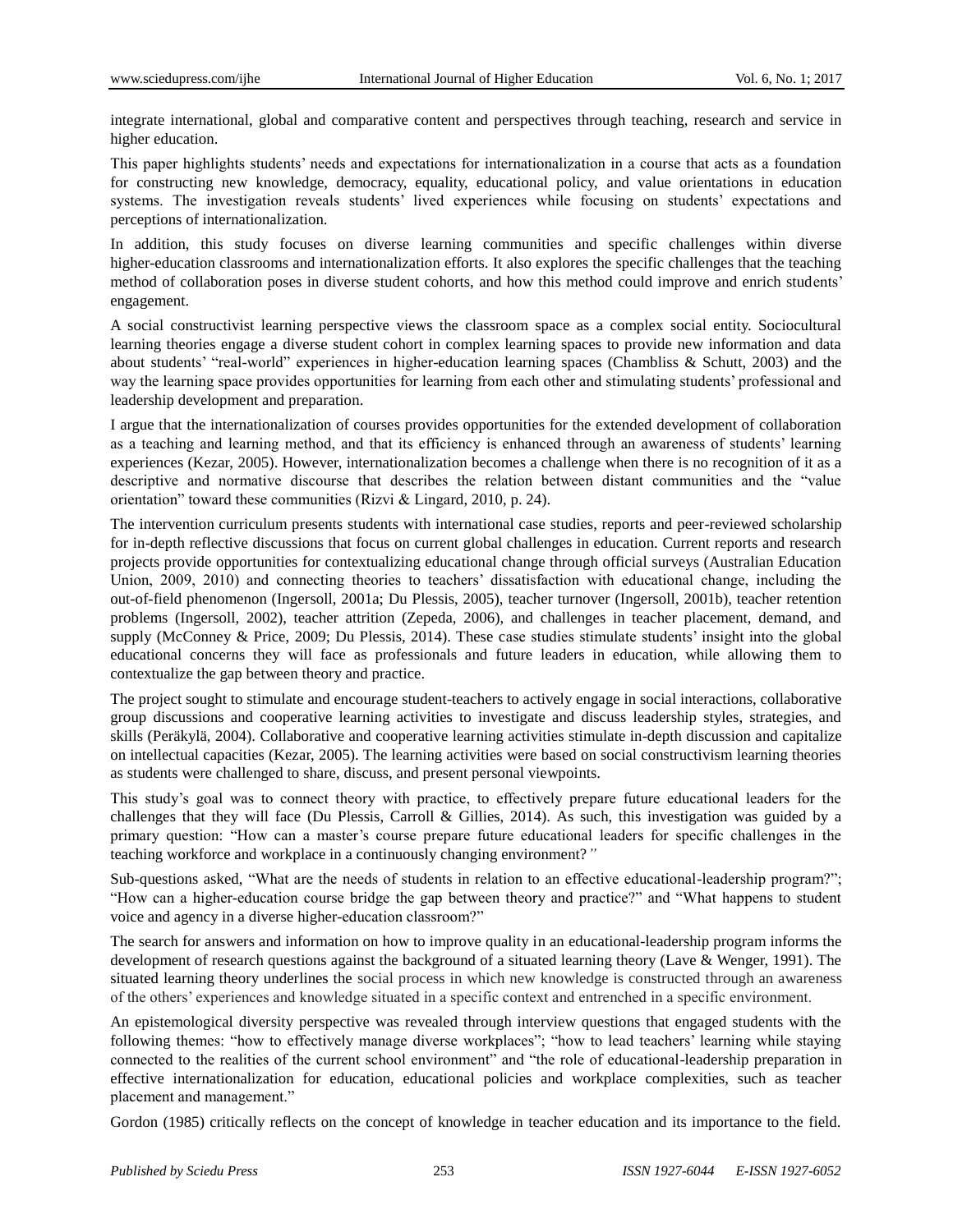The intervention course challenged students to actively engage in finding and discussing possible solutions. The solutions tapped into students' diverse backgrounds, knowledge, cultures and traditions through group discussions, individual writing, and presentations of leadership models. Incorporating shorter learning activities prompted broader engagement when sharing personal experiences. The investigation of the specific leadership course is vested in a critical reflection on the question, "Who produces knowledge and for what purpose?". Real-life experiences support socio-constructivist learning when students move toward an in-depth knowledge of the implications of issues on educational systems, leadership decisions, policies, and quality education and vice versa*,* with an opportunity to create deep learning (Fry, Ketteridge, & Marshall, 2009).

Observing student engagement in the contact sessions provided an in-depth ontological foundation for the one-on-one interviews. Ontological awareness led to a clearer understanding of the current challenges in higher education in engaging diverse student cohorts. For example, these challenges include an awareness of the language of instruction when it is not the students' first language, as well as major cultural differences and traditions that are present in the learning space. An awareness of the underlying tension in multicultural and multi-linguistic higher-education classrooms (Cochran-Smith, 2000) can stimulate deeper reflection on course design, classroom management and the most suitable pedagogies for a specific situation. The observation protocol allowed the researcher to witness the engagement of students from diverse backgrounds to construct new knowledge. The discussion material included case studies in a global context, transnational peer-reviewed publications and international newspapers' representations of educational systems, teacher quality and practices as well as policy reports. Loughran (2013) suggests that teaching should be conceptualized as problematic, while accentuating the relationship between teaching and learning.

The investigation brought the reality of globalization to higher-education classrooms. Rizvi and Lingard (2010) note that the globalized world is inherently unequal and conflictual because different communities have divergent perceptions of globalization. Transnational research stimulates collaboration and discussion while providing an opportunity to construct new knowledge. Collaboration highlights the future leaders' common purpose, and scaffolding and deep learning were stimulated with the support of optional reading (Fry et al., 2009; Kezar, 2005). The voluntary investigation relied on experiential learning theory while encouraging collaboration and cooperative learning methods in which students discussed and investigated the challenges of educational change. This statement highlights the need to reflect and re-evaluate higher-education courses to move toward internationalization. The global realities that research can bring to the classroom can elucidate the impact of higher education on effective school leadership and teachers' learning (Du Plessis, 2005; Ingersoll, 2001b; Ingersoll, 2002). The paper contributes to the existing knowledge as it explores the quality of teacher education, prospective teachers' and leaders' school preparedness, and how effective higher education connects with the needs in the teaching workforce.

## **3. Method**

The method employed for this small-scale exploratory study allowed an in-depth investigation of a master's student cohort in an educational-leadership program—a small and very diverse cohort that included graduate teachers and mature students from diverse backgrounds, nationally and internationally. It was not meant to be a statistical study, but an investigation into the effectiveness of a higher-education program to meet the needs of diverse students in diverse settings.

This study employed a qualitative approach that included semi-structured interviews, observations, two surveys, document analysis and a diary of reflective notes in the field (Seidman, 1998; Wengraf, 2001). The situated learning theory (Lave & Wenger, 1991) informs the intense focus of the study on how students and their course coordinator perceive the effectiveness of the program and the higher-education classroom environment to support new knowledge construction that will prepare them for the challenges of leadership in the teaching workplace.

Participants included students and teacher-educators who volunteered to participate in the course intervention research project. The students were enrolled in an educational-leadership course in a master's degree program in one of the 2016 global top-60-ranked higher-education institutions. The student cohort included 20 internal, on-campus students and 5 external/distance students who were not involved in the intervention. One of the internal students terminated the course after four weeks, due to personal reasons.

The course coordinator was invited to participate in a semi-structured interview toward the end of the intervention that focused on his perceptions of students' preparation about working with diverse, multicultural and multi-linguistic populations, managing current dilemmas in education and developing into well-prepared future educational leaders (Freebody, 2003; Speziale & Carpenter, 2007; Reisetter et al., 2004).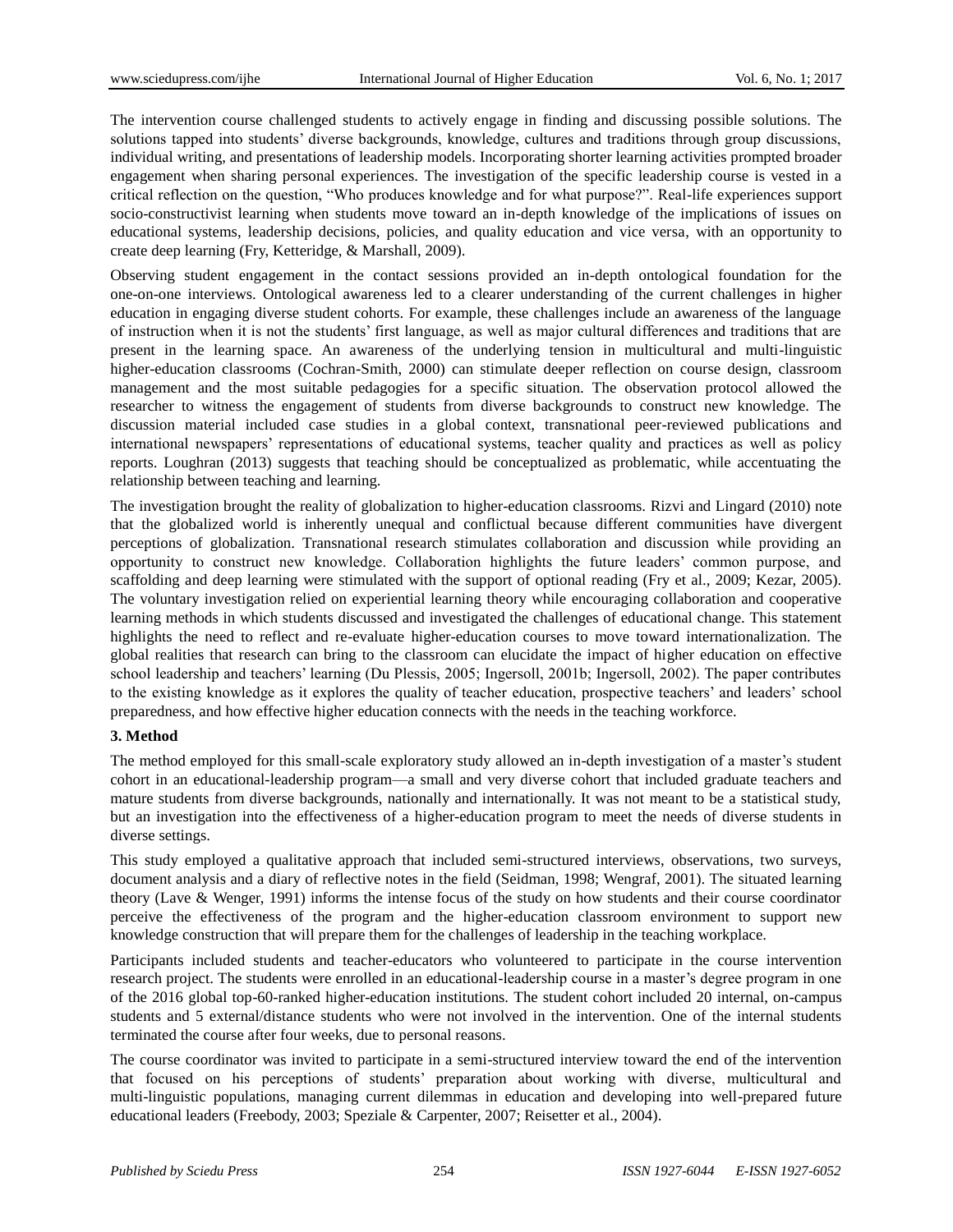In addition, the coordinator was asked how these implications posed challenges for higher-education courses to remain current in preparing future leaders (Freebody, 2003).

The focused observations provided information about students' engagement during the lessons, their learning activities (Ramsden, 2003) and their engagement in discussions and collaborative opportunities, especially for students who were non-native English speakers. The researcher recorded the diversity in students' engagement and how they collaborated and shared their personal experiences about leadership and management strategies, skills, pedagogies and behavioral attitudes.

The diverse student cohort was divided into four groups for the observation protocol. The first group included experienced teachers/mature students who have English as a native language. The second group included experienced teachers/mature students who have a primary language other than English (LOTE). The third group included English-speaking students who had no teaching experience. The fourth group included non-native English-speaking students who had no teaching experience. In addition, the researcher used a field diary to account for the time spent planning informal discussions with students, additional observations of interactions, and the details of the specific contact sessions, which were used as a data source (Mertens & McLaughlin, 2003; Polkinghorne, 2005).

The first and second surveys provided information about students' expectations and lived experiences, their reflections on the intervention and its implications for their development as global citizens and future leaders in education. The participants were assured that any expression, idea or feeling was acceptable as long as it was real, and represented their personal perspectives on the course (Cohen, Manion & Morrison, 2007; Polkinghorne, 2005).

The first, formative survey focused on expectations related to the primary question, which examined students' views of the effectiveness of a leadership course in preparing them for the teaching profession, and their understanding of global challenges in education. A second survey contained short, open-ended questions about their expectations at the end of the year, and provided a summative evaluation of how they perceived the knowledge they had gained on specific educational issues (Denzin & Lincoln, 2005; Freebody, 2003). The appropriateness and strengths of the data collection included the breadth of the data resources (Hammersley, Denzin & Lincoln, 2006) for understanding both expectations, and critical reflections at the end of the course. The open-ended questions also provided an opportunity for thematic analysis to organize the raw data into specific clusters of meaning.

Triangulation was achieved by using several data-collection methods (Cohen et al., 2007; Oliver-Hoyo & Allen, 2006) that captured varied experiences and perceptions (Denzin & Lincoln, 2005). Data triangulation allowed the researcher to move beyond a single perspective on the experience (Chambliss & Schutt, 2003) and to compare data to obtain affirmation and consistency in the inquiry process. The triangulation included a careful review to achieve an accurate and valid description of participants' data (Hammersley et al., 2006; Oliver-Hoyo & Allen, 2006). Participants' different views and perceptions were compared to increase the credibility and trustworthiness of the analyses and results.

The validity, consistency, and reliability of the data were demonstrated in the observations, two surveys that included additional open-ended questions, a semi-structured interview, and document analysis. These methods ensured data stability (Seidman, 1998; Wengraf, 2001) because information was provided from different perspectives (Gall, Gall, & Borg*,* 1999; O'Cathain & Thomas, 2006).

The validity of the data was tested according to Fokkema and Ibsch's (2000) definition for the reliability of design, which asks, "Will the same methods, used by different researchers and/or at different times, produce the same results?" Including multiple participants, students (from different backgrounds, genders and ages), lecturers and the course coordinator provided an in-depth understanding of the role of the course in preparing future teachers for challenges in educational change (Polkinghorne, 2005).

Efforts were made to cater for ethical concerns, including maintaining students' anonymity throughout the data-collection process. This concern was difficult due to the small size of the group in this phenomenological research design. The second ethical concern was related to protecting students' privacy and confidentiality (Hammersley et al., 2006) and was dealt with by de-identifying data and using pseudonyms. The third ethical issue was to ensure that the additional information, provided during the extra voluntary contact sessions, equally benefited the students. This was tackled by clearly stating that all students could attend the additional contact sessions, including those who did not participate in the data collection. The final ethical concern was that the course coordinator and students could have viewed the study as an intrusion into the existing course based on assessments, reading, and teaching, particularly in the way that the study affected the two planned assignments. The researcher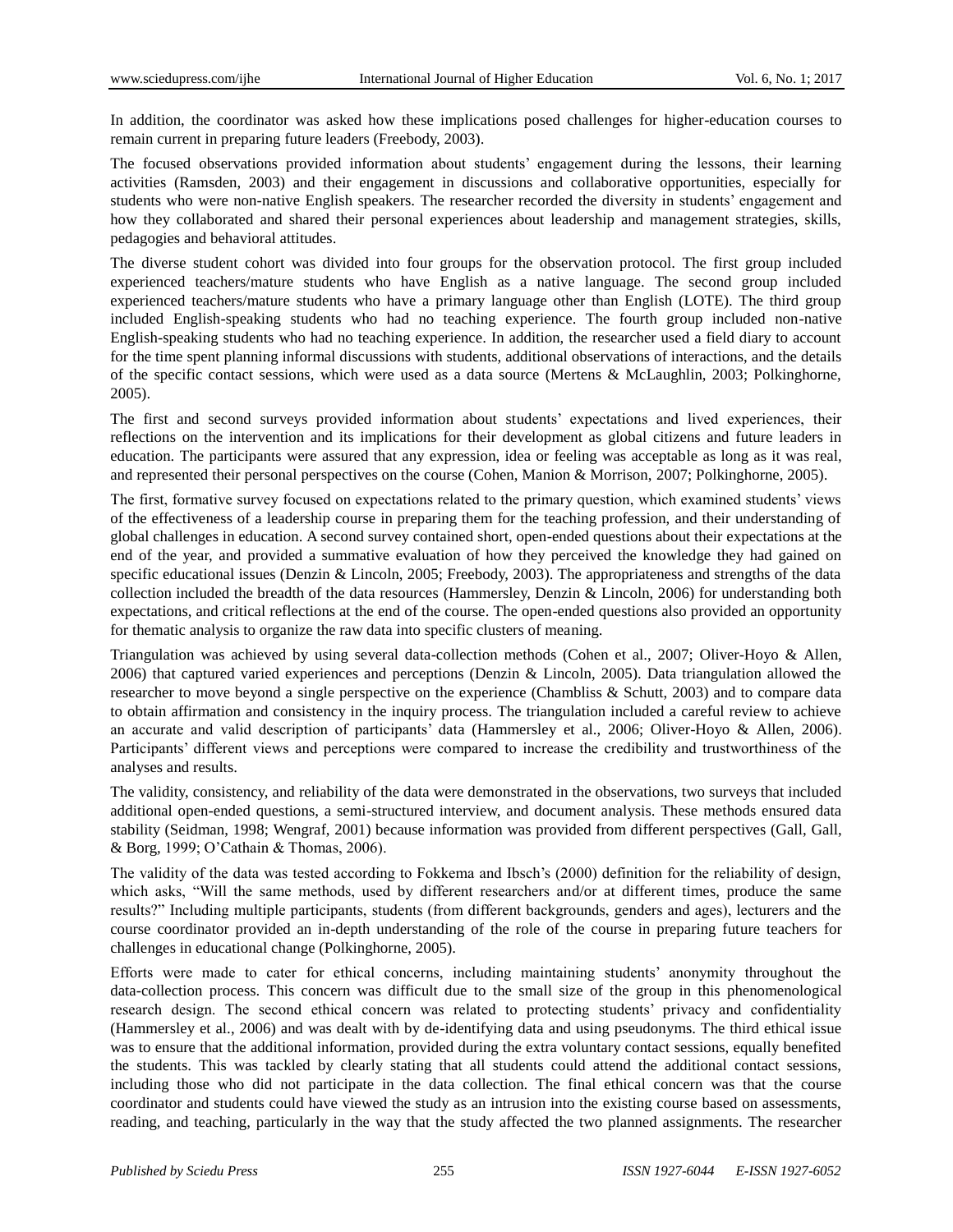responded to these ethical issues by ensuring that students understood that their participation was voluntary, and that the study was issue-related and not person-oriented, while further ensuring that all information would be handled responsibly and governed by the principle of confidentiality (Jones, Torres, & Arminio*,* 2006). Results of the investigation were available to students on request (McMillan & Schumacher, 2001), as stated in the letter of consent, and students were allowed to change the information they provided during the interviews (Jones et al., 2006; Wengraf, 2001).

The study included two surveys—one pre-course formative and one post-course summative—which included written responses to open-ended questions, an hour-long interview with the course coordinator and observations from 14 contact sessions. The document analysis included a final assignment of approximately 3000 words. Students' outcomes and achievements were analyzed as quantitative performance data. Informal discussions allowed students and the two teacher-educators to share perceptions of how the design of a master's educational-leadership program could effectively accommodate diverse student cohorts and successfully tap into the experiences, knowledge and engagement of diverse student cohorts.

## **4. Techniques**

The small-scale exploratory qualitative study offered unique opportunities for the researcher to build trust relationships with the students and course coordinator, and move close to the real-life experiences within a diverse higher-education classroom. The global call for quality teacher education motivated the researcher to develop a technique that would unveil the truths from the field: in this case, diverse students who required preparation for diverse leadership settings.

The search for an in-depth understanding of the impact of a diverse student cohort and their course coordinator on new knowledge construction made it necessary to employ a combination of philosophies and specific theories in order to develop a reliable technique. The social constructivist interplay between teaching and learning provided a framework for exploring the lived experiences of the diverse and international student cohort in this study.

Additionally, the research question, "How can a master's course prepare future educational leaders for specific challenges in the teaching workforce and workplace in a continuously changing environment?" situated the students and an understanding of their learning needs at the center, and is embedded in the situated learning theory that pays attention to social and environmental influences. A deeper understanding of the needs of participants in this study can only develop through a close focus on what is said and how it is said.

Gadamer (1975) claims that being-in-the-world involves the situatedness of Dasein, which is how human beings who are immersed in this world share it with others through caring, thinking, doing, and using language to understand. This argument relies on Gadamer's view of "being-in-the-world" with others to understand specific needs for professional development. The question also accounts for Van Manen's (1990) notion that lived experiences reflect "the life-world" of an individual and develops a "deeper understanding" (p. 9) of needs, expectations and perspectives. The lived experiences of student-teachers in higher-education classrooms while they engage in discussion around concerns in education influences their professional preparation and development for the workforce. Gadamer attends to the nature of hermeneutic experiences (Gadamer, 1976; Vessey, 2007) to form an interpretive understanding of what is shared and who is sharing. First-hand experiences convey real-life stories that can inform the development of the most appropriate and informative student-teacher programs.

This paper underlines the influence of higher-education courses on student-teachers' "own Being" (Van Manen, 1990, p. 176). Our argument confronts and investigates higher education's learning space and habitus, its effectiveness for accommodating student-teachers as global citizens, the course's success in recognizing student-teachers' lived experiences and feelings of "belongingness" (Gadamer, 1975, p. 416), and the implications for preparation in the education profession.

The discourse analysis informed the development of specific themes and sub-themes. Using social integration and triangulation in the data analysis from several data sources helped us to avoid errors when drawing conclusions (Hardcastle, Usher, & Holmes*,* 2006; Oliver-Hoyo & Allen, 2006).

Vygotsky's (1978) social constructivist theory focuses on effective learning through careful guidance from a more knowledgeable other, and views the lived experiences of diverse students as the more knowledgeable others of their specific cultural backgrounds, which can guide the construction of new knowledge. Grondin (2002) explains that the Gadamerian notion of practical wisdom includes self-understanding within a practice situation, whereas distance from practice "can induce a distortion" (p. 5). He further notes that Gadamer upholds attentiveness as a mode of knowledge that has potential as an application of understanding and reflective knowledge of the human experience.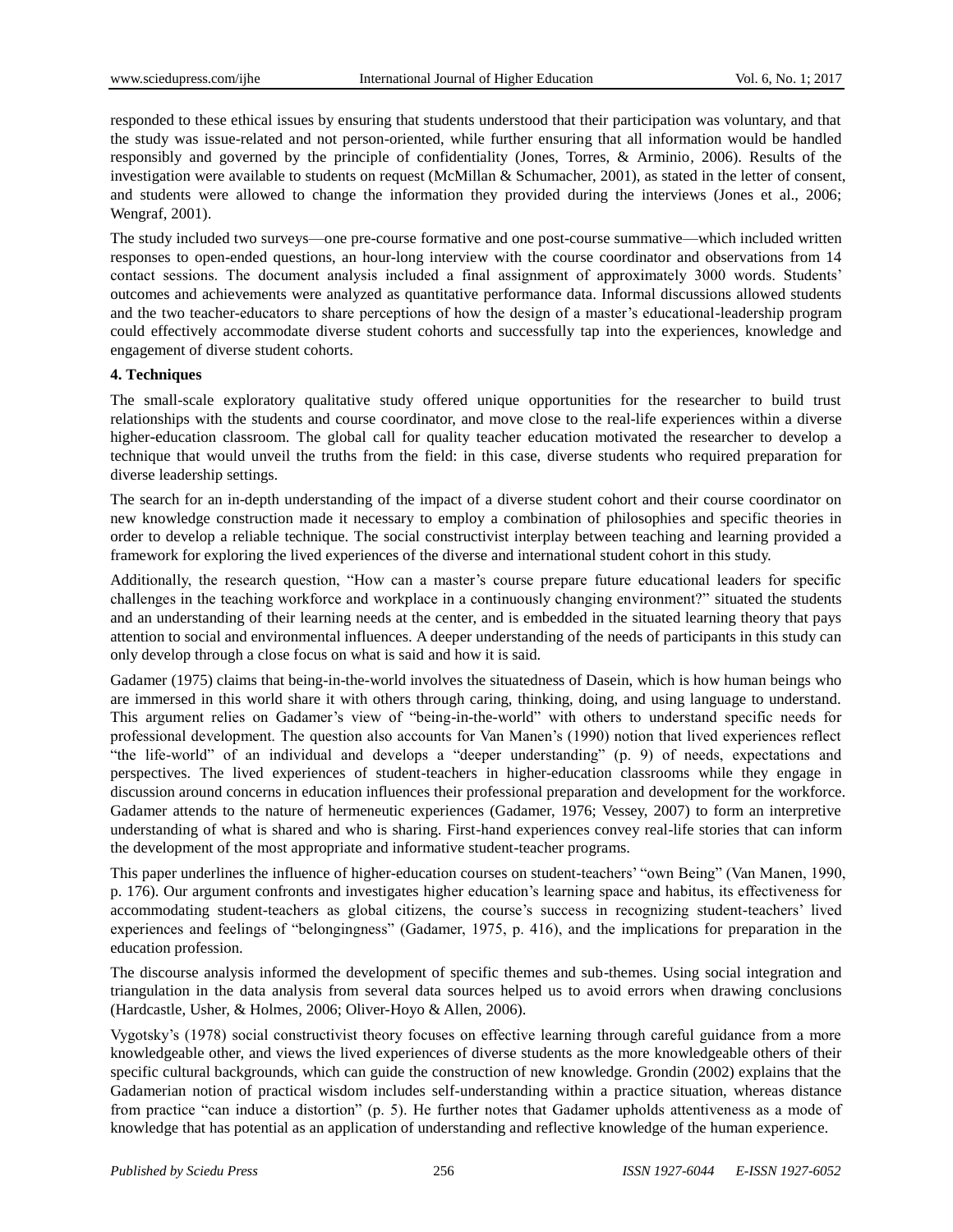Hermeneutics is a practical philosophy that views participants' truths as independent of scientific methods. It views knowledge as situated in history, traditions and culture, whereas understanding depends on verbal and nonverbal linguistics. The discourse analysis unveils the truths from the field to support a holistic understanding. Gadamer's (1975) hermeneutic philosophy of "understanding the whole in terms of the detail" (p. 291) supports the critical need to comprehend specific details of the lived experience to create an in-depth understanding of its meaning for professional development. The aim is to interpret specific linguistics that reveal the participants' personal needs in relation to the course, internationalization of the course and students' learning needs, as well as their implications for course development, globalizing students' learning experiences, and the current educational issues and lived experiences that encompass these challenges.

Moran and Mooney (2002) claim that a person's body is the vehicle for perceptions, experiences, internalized knowledge and action. This paper argues that student-teachers in an educational-leadership master's degree program have explicit needs for in-depth, integrated discussions about school leaders' real-life experiences on a global stage. Diverse student cohorts bring an abundance of diverse experiences and knowledge to higher-education classrooms.

## **5. Results**

The results include discourse and content analysis of raw data from interviews, informal discussions, observations, the student assignments, two surveys and notes from the field diary to provide a holistic picture (Cohen et al., 2007) of the investigation. The various sources were used to offer truths from the field through different angles. The argument in this paper focuses on the effectiveness of higher-education programs, how successfully they link with diverse workplaces and the diversity of students' needs.

Students' responses to the surveys were analyzed in two ways. First, short answers were analyzed by counting the frequency of responses in each category, and the responses were presented in graphical form. Second, the responses to open-ended questions were thematically analyzed, and these responses, along with the data from the interview with the course coordinator, were grouped to portray the entire picture (Patton, 2002). The thematic analysis (Patton, 2002) from the data collected through the open-ended questions, course coordinator interview and classroom observations is provided in a graph that highlights the variation in students' expectations of sharing real-life experiences and observations of collaborative discussions in the classroom. These results were supported with field notes (Swidler, 2000) about the dispositions of and informal interactions with peers, the course coordinator and the researcher.

The results highlight three influential points of impact in initial teacher training. The first point was effective and targeted internationalization of the curricula. The second point was recognizing there should be an awareness of the available multi-faceted information and the abundance of new knowledge that diverse student cohorts bring to higher-education classrooms, such as language issues. The third point was that the manner in which teacher-educators and the course coordinator managed diverse higher-education classroom complexities has the potential to enhance or limit the construction of new knowledge.

Students shared that the most persuasive learning experiences were their exposure to reports of real-life experiences in which educational-leadership decisions had an influential impact on the teaching and learning environment, which was explained by their peers from culturally diverse environments and international backgrounds. Pseudonyms were used when presenting the results to protect the participants' privacy. Nick, a student in his final year, shared his expectations for an education leadership course: "Good discourse with other students from varying national and cultural backgrounds..."

Student demographics and cultural backgrounds had a significant impact on the planning of teaching and learning activities in the sessions organized as course-design interventions. The researcher adjusted the teaching methods and incorporated teaching approaches to ensure that all students had a voice, with a specific focus on multicultural agency. Understanding how this specific educational-leadership course effectively prepares student-teachers as leaders and global citizens stimulates a critical reflection on the gap between theory and practice in the course. The internationalization of an educational-leadership course prepares prospective leaders for success, because knowledge construction occurs against a background of different perceptions, expectations, and needs from a diverse student cohort and demonstrates how the course and program-design meet expectations.

Lia (a participant) shared this: "I would be able to function effectively as an educational leader in my environment if the course focuses more on practical work...what to do in several study cases or experiences...life experiences from the educators..."

Engaging students and demonstrating the significance of their voices in the building and extension of the course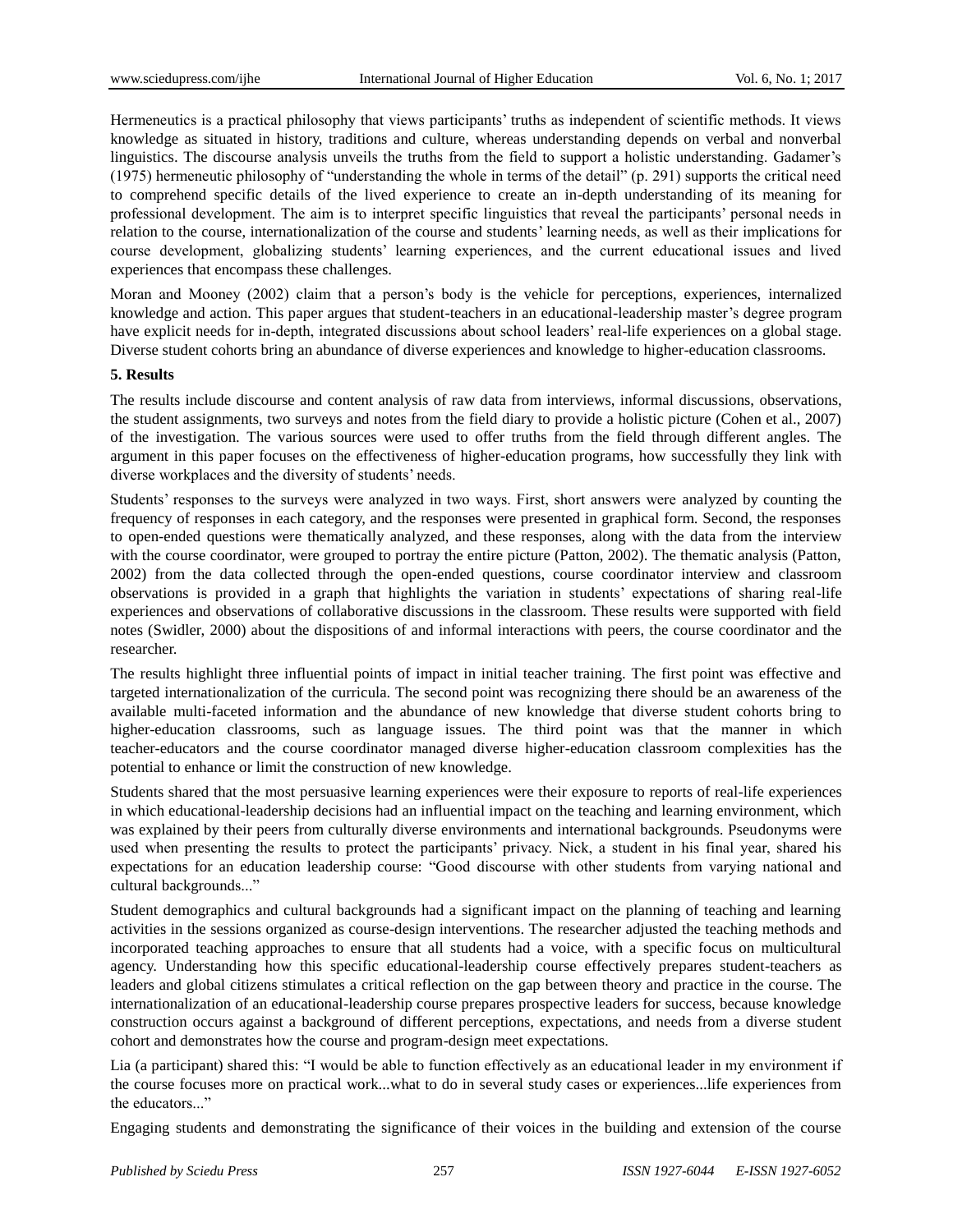curriculum beyond the classroom influences students' perceptions of their preparation for possible leadership roles. The active engagement opportunities created for students through case study discussions influence their perceptions of the course's effectiveness and student performance, despite accounting for several additional variables.

## *5.1 The First Survey: Student Expectations*

The purpose of the first survey was to develop an understanding of students' expectations in a master's degree educational-leadership course. This survey focused on the perception data to obtain an in-depth understanding of the question, "How does an educational-leadership program and its implementation prepare student-teachers for challenges in continuously changing school environments?" The first survey enquired about master's degree students' expectations for the skills they would acquire through the educational-leadership program. Since the number of eight primary themes emerged from this survey:

- 1. developing general leadership skills
- 2. knowledge about organizational leadership
- 3. skills for effective teaching-workforce management
- 4. sharing and in-depth discussions of real-life experiences
- 5. exposure to leaders with expertise in the field
- 6. opportunities to critically reflect on different leadership models
- 7. expectations for continuous adjustment and assessment of the course material
- 8. targeted program design and suitable methods for delivering course material.

Lia shared her perspective about adjustments needed to make the course design more relevant for the diversity of this specific student cohort: "I would like the course to improve in delivering the course material." She further noted that the absence of collaboration and in-depth discussions between fellow students from different cultural backgrounds and educational systems hindered learning opportunities, and limited valuable exposure to diverse and real-life school situations.

Another student, Li viewed her development as a prospective leader as follows: "I would be able to function effectively as an educational leader in my environment if the course focused more on presenting and analyzing current leadership models or PLC (Professional Learning Community) models from some outstanding educational systems..."

The responses to the survey's open-ended questions also highlighted students' perceptions of how an educational-leadership program could improve their leadership competencies through the course. Nic, an older student, suggested that the course design should "...introduce some case studies or real life examples to discuss..." In addition, the open-ended questions revealed how educational-leadership students perceived their attentiveness to current issues and concerns in education.

The intervention in the educational-leadership program focused on current issues that present major challenges to school and educational leaders. During one of the intervention contact sessions, the students were asked to examine, reflect upon and discuss relevant, current case studies and recent reports on workforce and workplace issues in the international arena. Scholarly readings with a specific focus on the teaching workforce and workplace issues from Norway, Germany, the United States, the United Kingdom, Australia and South Africa were provided to supplement current reports and newspaper articles on the challenges of teachers' employment conditions and placements, such as teaching in subjects or at grade levels without the appropriate qualifications or expertise (the out-of-field phenomenon). Students were expected to engage in in-depth reflective discussions about the implications of these situations on leadership. Bob, an international student with an indigenous background who was preparing for a school leadership role, exclaimed, "...I am interested in...and honestly, quite shocked knowing that the out-of-field phenomenon happens in the Australian educational system..."

There was concern about the disconnection between higher-education programs and the reality in the workplace, as well as the capacity of these programs for preparing school-ready leaders. The students' responses clearly indicated that the shared experiences were of great value to them. They were eager to collaboratively discuss with trusted peers real-life issues that existed within schools and classrooms. They expressed a desire to know more about different educational systems and specific issues, dilemmas and concerns within these systems.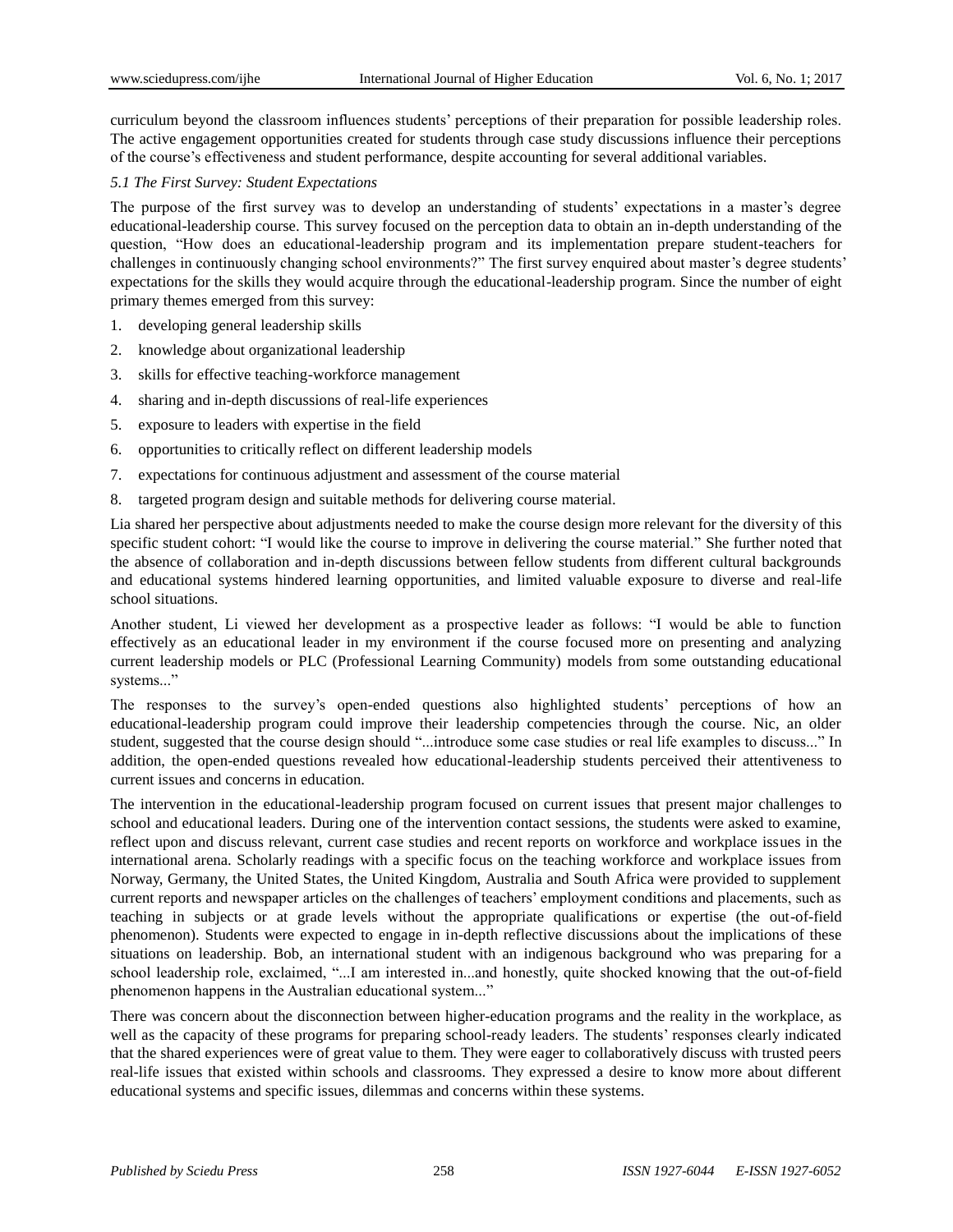## *5.2 The Second Survey: Student Considerations and Insights*

The purpose of the second survey was to reveal students' summative perceptions, as prospective educational leaders, about their preparation for leadership roles and challenges. In addition, the survey focused on the lived experiences and insights from the students who attended the intervention contact sessions. The first section of the summative survey reviewed specific concepts that were examined during the intervention with Likert-style statements to explore students' considerations, experiences and insights in relation to the content introduced during the intervention contact sessions. The themes examined in the statements in the first section of the survey included current teaching workforce and workplace issues, such as teacher turnover, retention, attrition, and teacher placements (especially in the out-of-field phenomenon). In addition, the survey posed open-ended questions about management skills for tackling the current issues in education, and about how real-life experiences influence this skill development. The survey data showed that the students involved in this program intervention either agreed, or strongly agreed, that the intervention contact sessions supported the following:

- deeper reflective insights into specific leadership skills and an increased awareness of the current challenges that educational leaders and, specifically, school leaders face
- effective preparation for educational transformation and change while providing an international scholarly focus on specific issues and concerns in educational change through the provision of readings and resources
- in-depth discussions to share realities from different educational systems
- developing a comprehensive awareness of teaching workforce and workplace issues, and their impact on school leadership models, styles and quality education
- awareness of the implications of teacher turnover, teacher retention and teacher attrition on school improvement plans.

The results of the open-ended responses indicated that the intervention stimulated the construction of new knowledge and had positive implications for students' preparation for challenges in the workforce and workplace. Lia highlighted a component that she would benefit from, once she was back in the school environment in a leadership role: "The most important concept I have learned through the course was the effect of teacher positions and the out-of-field phenomenon." Lana underscored the value of internationalization in the intervention session curriculum: "...lectures were providing a wide range of materials to learn about several concepts in this course." Nick explained that the design of the intervention course reminded him of his passion to help and support colleagues and made the leadership experience real. He reflected on the intervention program: "…the course was very useful, with good content. I enjoyed it and learned a lot." Kay shared how the intervention contact sessions encouraged her to read more about specific issues, and improved her capacity to have a deeper understanding of the specific issues that impact the teaching and learning space: "I applied the information on instructional and transformational principles and how the focus on learning may impact teachers and students."

Li mentioned, "...the extra contact sessions helped me broaden my knowledge about leadership practices in Australia." Li further added, "I am interested in, and honestly, quite shocked when knowing that the out-of-field phenomenon happens/occurs in the Australian educational system. I hope to learn more on how the Australian government copes with this issue effectively, and maybe I will apply what I've learned into my leadership practices if this phenomenon happens at my school. I am also keen on the issue of how developed countries enact policies to increase teacher retention..."

The participating students' responses to the content and methods used during the intervention sessions showed that there was a positive learning experience that effectively bridged the gap between theory and practice. The results provided information that answered the research question, "How can a master's course prepare future educational leaders for specific challenges in the teaching workforce and workplace in a continuously changing environment?" Open-ended questions about the implications of the intervention for the existing course examined the following areas:

- students' experiences about the influence of the intervention sessions on meeting the requirements of the course assignments
- the impact of the new and workplace-related information in the intervention sessions on course assignments
- the value of the scholarly work provided as part of the intervention sessions to capture the current international workplace issues, and their impact on the quality of education.

The students participating in the intervention contact sessions further indicated that they found the additional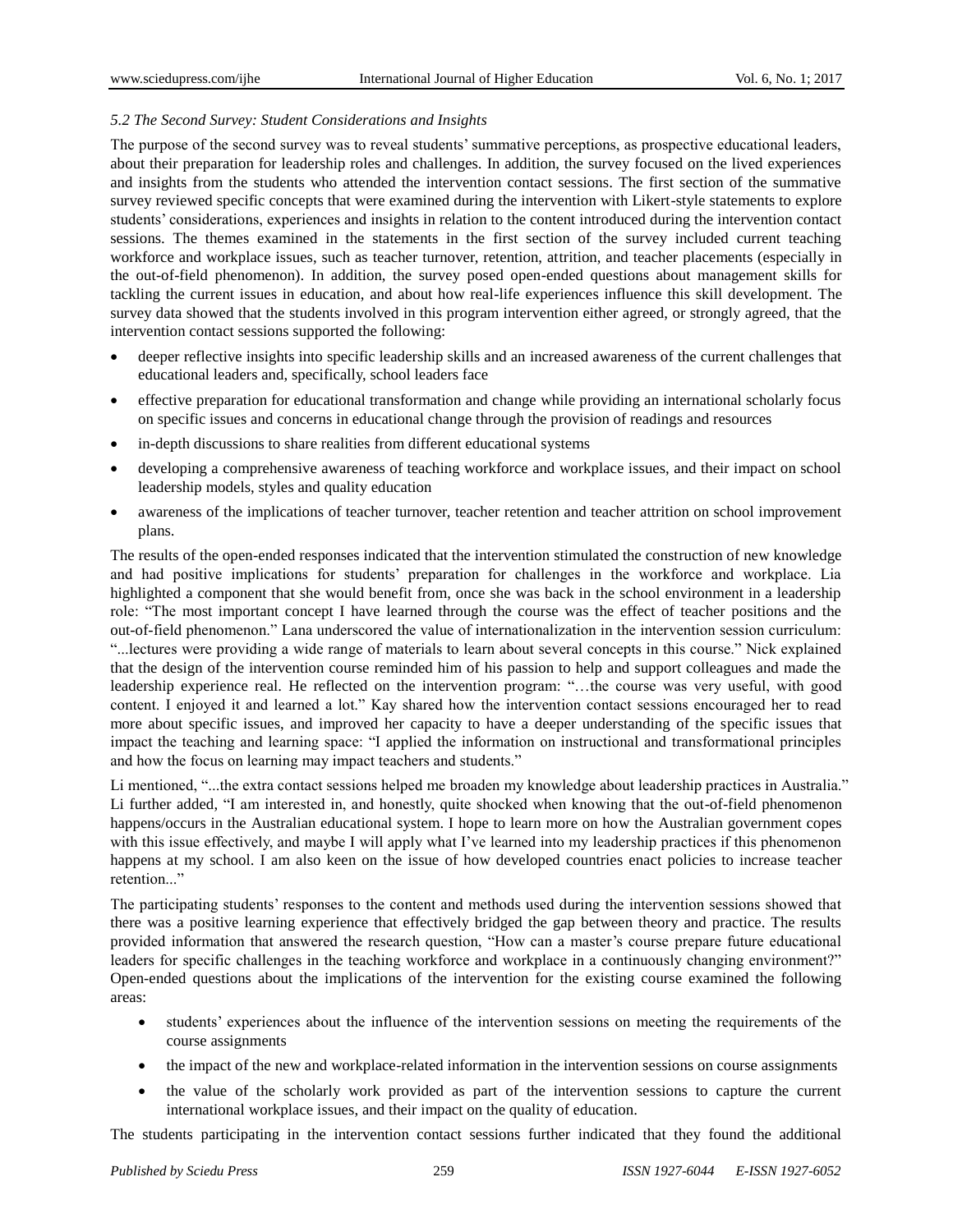discussions about practical issues that leaders face in the teaching workforce and workplace stimulating, enjoyable and a valuable opportunity for constructing new knowledge. The international students' agency inspired thought-provoking discussions of dilemmas in effective school improvement strategies.

# *5.3 Higher-Education Classroom Pedagogies: Observing and Comparing the Impact on Student Voices and Verbal Engagement*

The observations supported the reflections on student voice and agency in the different contact sessions. The observation protocol explored the prevalence of students' voices in the original course contact sessions, and compared the presence of students' voices in the intervention contact sessions. This protocol also analyzed how the teacher-educator managed and encouraged students' voices during the original contact sessions, and acknowledged diversity and multicultural backgrounds in the higher-education classroom.

The investigation focused on equality in students' participation in collaborative and spontaneous discussions. Critical reflections on students' voice and agency as an enacted curriculum in this educational-leadership program revealed noticeable changes in students' verbal participation after changing the program's design. During the additional intervention contact sessions, the researcher, who had the role of a teacher-educator, focused on the diversity of the student cohort in relation to multiculturalism, language ability and confidence in sharing experiences. The goal was to highlight the value of student voice to obtain information about international educational systems and internationalization in the course programs. In-depth discussions on real-life case studies, prompted by specific questions about leadership decisions, improvement policies and issues in the workplace, provided new information and knowledge.

Although the course coordinator and the responsible teacher-educator focused on class discussions as a whole, unawareness of the disappearance of the multicultural student voice created a classroom situation that hampered the construction of new knowledge.

Students' attendance was recorded to inform the results and perceptions of students' voices and agency in this diverse classroom. Figure 1 demonstrates the results for the engagement of different groups of students. Table 1 and Figure 1 provide a holistic view of the student group participation rate in this educational-leadership classroom during the original and intervention contact sessions. The intervention contact sessions included several teaching pedagogies, resources, and content, such as issues across different educational systems with a focus on current international educational challenges.



Figure 1. Comparing students' voices from different sessions during the research intervention in an educational-leadership program

The results showed that multicultural students who spoke a language other than English (LOTE) tended to be more engaged when there was a stronger focus on internationalization in the curriculum. The focus of the intervention lessons on globalized education appeared to encourage students from diverse backgrounds to share their experiences as well as their education and knowledge backgrounds. The students who had multicultural backgrounds became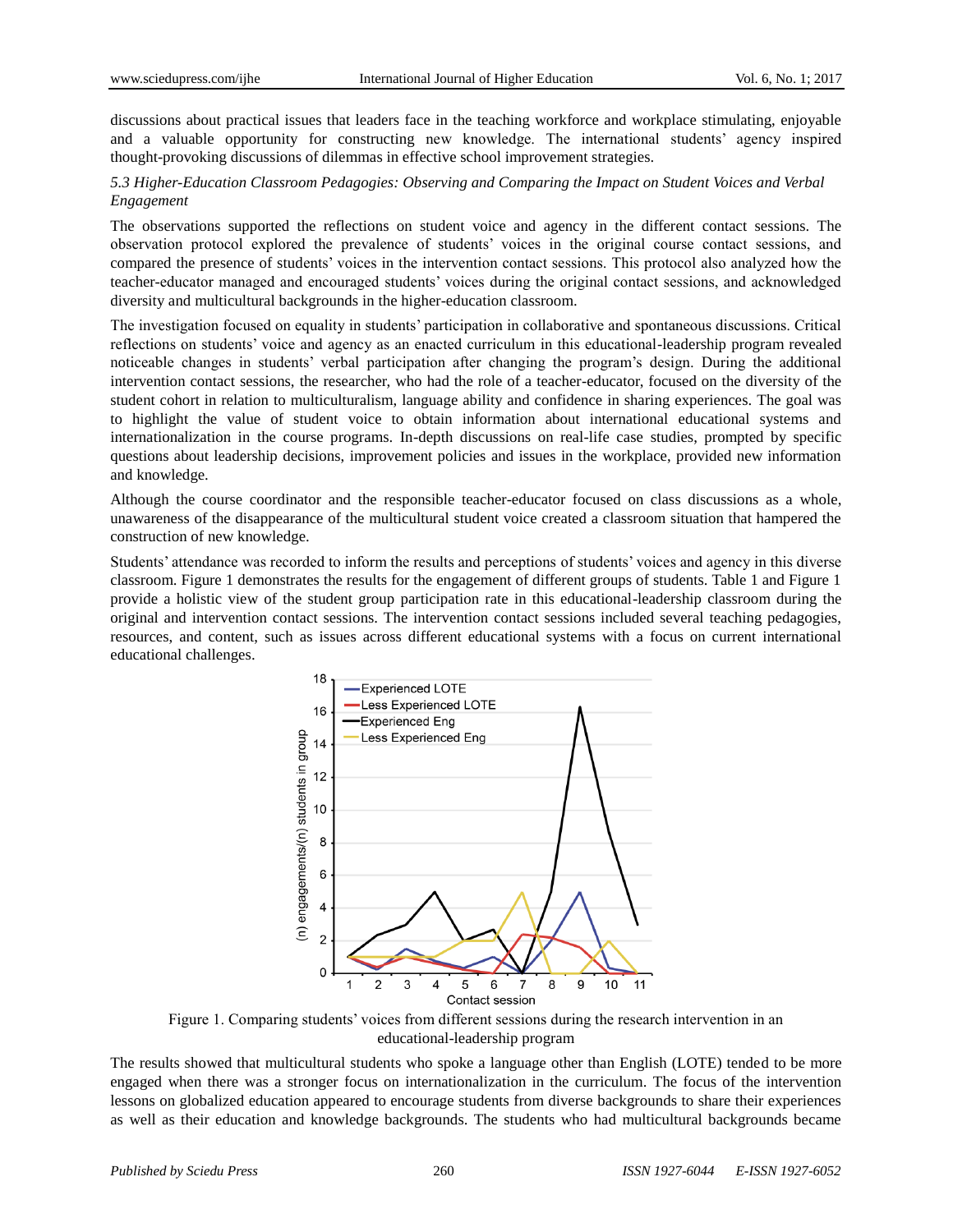more engaged in contact sessions 3, 6, 7, 8 and 12, which were the intervention curriculum sessions.

The data in Figure 1 can be interpreted as follows. In contact session 1, the introduction session to the course, all students participated at least once in the session (a rate of 1) because the course coordinator requested that students share something about themselves. However, this valuable opportunity to collect background knowledge about students was not fully explored.

During contact session 2, the experienced/mature native English-speaking students began to dominate the class discussions. Verbal engagement in the two student groups that spoke a language other than English (LOTE) decreased, whereas verbal engagement by less-experienced native English speaking students remained constant.

In session 3, the first session that enacted the intervention curriculum, there was an improvement in LOTE students' verbal engagement, whereas there was a continued increase in experienced/mature English students' engagement.

Sessions 4 and 5 demonstrated a reduction in LOTE students' engagement as the two English-speaking groups dominated the classroom discussion.

Notably, intervention sessions 6 and 7 demonstrated a dramatic increase in engagement from the less-experienced LOTE students, whereas the experienced/mature student groups were absent from these sessions. These results demonstrated the underlying classroom cultures, traditions and pedagogies and their influence on effective engagement and collaboration in diverse classrooms.

Sessions 7 through 9 demonstrated a possible increase in confidence in the LOTE groups as their verbal engagement remained positive, with the English-speaking groups present and active. The overall summary demonstrated that experienced English-speaking students were very verbally engaged, confident and almost dominating. Less-experienced English-speaking students demonstrated consistent growth in verbal engagement during all the attended sessions. They demonstrated overall positive verbal participation with an increased rate over time.

Both LOTE groups appeared very reserved and cautious, and participated in almost opposite ways compared to the English-speaking students, except in the intervention sessions. The intervention was conducted over three consecutive weeks (sessions 6, 7, and 8). During these sessions, there was a focus on student voice, accommodating diversity, and collaboration among international students from multicultural backgrounds.

The results showed improvement in student voice and confidence in sharing information from international education systems after session 6. Real-life case studies and literature closely related to the specific issues under discussion were presented, and critical inquiries were stimulated during the intervention contact sessions.

Figure 1 displays how the presence of student voice changed during the different contact sessions; how students' confidence and courage influenced the level of student voice; as well as how one group could dominate other groups. This finding suggests that it may be important to develop specific strategies for managing collaboration as a teaching method, adjusting teaching methods in accordance with group dynamics and changing approaches and presentations.

This data set does not demonstrate the contents/topics discussed that may have influenced the relative levels of engagement. It is assumed that the topics were similarly relevant to all four groups, and that the groups would participate in discussions on an equal basis. Learning in a diverse higher-education classroom offers the potential to explore new information from diverse international educational systems. However, observations of the students, contact sessions, and the teacher-educator showed that the classroom management and course design reflected awareness or unawareness of the differences in the class composition, and solved this by encouraging involvement in the more complex individual or group situations in the class.

Language is a barrier that should be recognized because it limits individuals' ability to confidently express themselves in an open forum. (This is a major assumption that is based on observations during the class sessions.)

The observation data provided in the diagram shows that the teaching method of collaboration may encourage lessconfident students to share their experiences and viewpoints. This is related to the question, "How can a master's course prepare future educational leaders for specific challenges in the teaching workforce and workplace in a continuously changing environment?" while highlighting the change that occurs in the lived experiences of students when there is effective internationalization of programs. The observation method revealed significant information about what occurred during collaboration and group discussion. The uneven engagements of students in collaborative learning activities led to the development of unequal learning opportunities.

## *5.4 Teacher-Educator Agency and Perceptions*

The interview with the course coordinator provided answers to the research question in the form of data that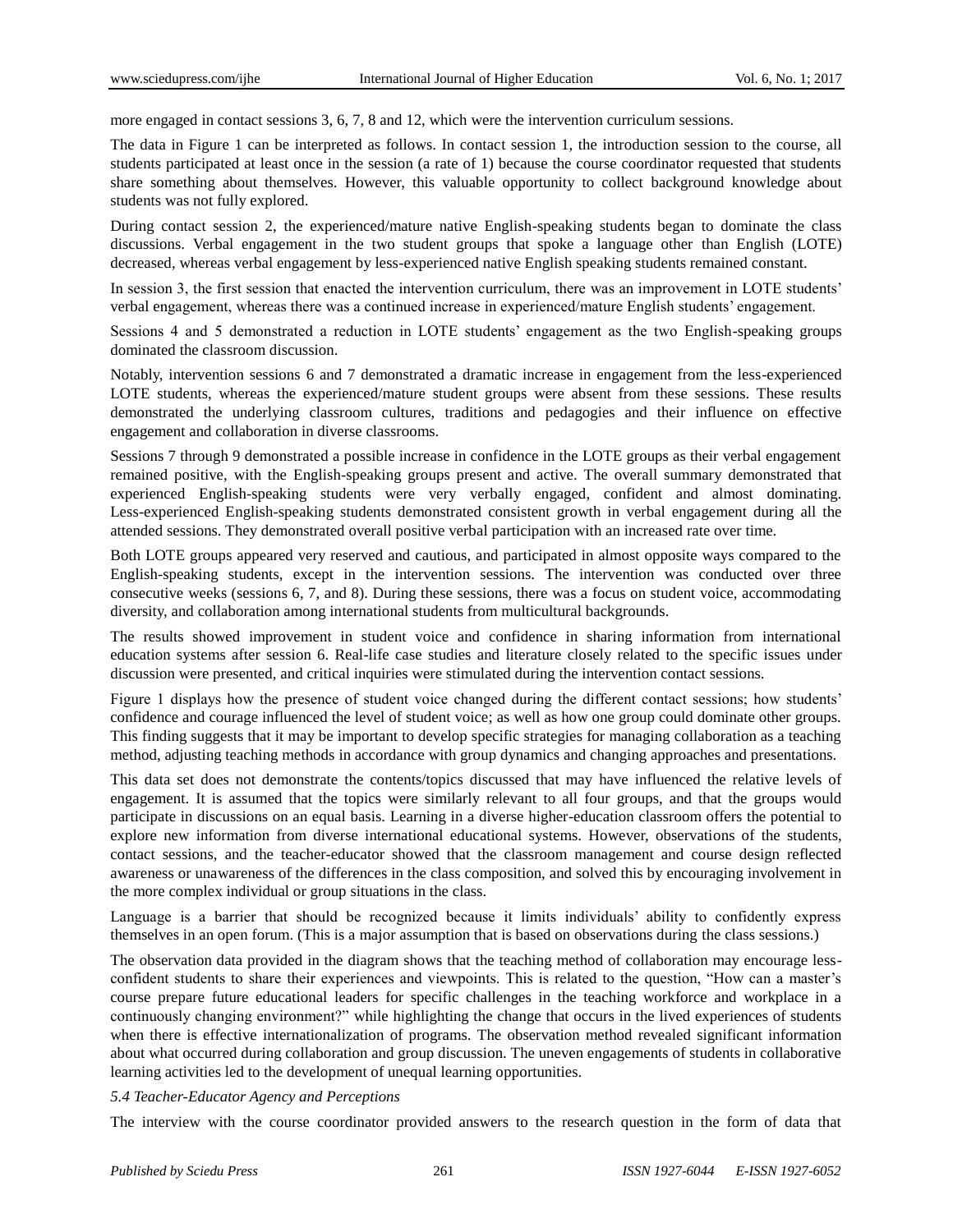explained his perception of students' specific needs. His perceptions of the complexity of the management of collaboration and group discussions in his classes were informed by the following response:

"I guess...obviously the internal cohort...not so much the external cohort...the internal cohort is more international students...the downside of this is that there are major cultural differences...but it is not so straightforward...[uncomfortable laugh and long silence]..."

Although the students indicated in the surveys that they often felt unprepared for the challenges of educational change in their work environments, and wanted to learn more from each other, the course coordinator said, "Hm...there is probably nothing that I would change to those key themes...I [would] probably maintain those, but I am always on the lookout for readings...I would replace some of the readings."

However, the students indicated that they found it difficult to understand readings when they were presented by fellow students. Lia said, "...they were barely understood by some of us..." The students need an opportunity to discuss specific educational changes and challenges to receive feedback on the views and practices described in the literature.

# *5.5 Reflections from the Field Diary*

The field notes supported the search for truth by recording informal conversations and interactions, and by observing all the contact sessions with a specific focus on students' willingness to share their own experiences about educational leadership. Informal discussions with students revealed their extraordinary focus on the assessment assignments and not on the learning process. One student shared information about how she learned more from her voluntary practical work-experience hours at Indigo State High School<sup>1</sup> than from her course work. Four international students with diverse backgrounds shared a strong need for literature from "other countries" and not predominantly from "Western countries" to be taken up in their prescribed reading list for the specific course. One student from Tanzania shared, "We have so much to learn from each other", but underlined that such opportunities need to be carefully designed. The researcher's field diary reported significant information from several students who did not participate in the class discussions but comfortably participated in the smaller and more infrequent group discussions.

# *5.6 Document Analysis: Assignment and Performance Data*

The master's student cohort that participated in the intervention were asked to voluntarily provide their final assignment outcomes as part of the document analyses. These confirmed that opportunities to build the capacity for student voice, such as transforming pedagogies, collaboration, in-depth group discussions and sharing real-life experiences, for example an opportunity to have a panel discussion with current school principals, can provide students with substantial learning opportunities (Fry et al., 2009).

Table 1 shows the performance data from students who participated in the intervention contact sessions and provided permission to use information from their primary assignment.

| Students who<br>volunteered for<br>individual scores to be<br>published<br><i>(Pseudonyms)</i> | Individual score | Average score for<br>students who<br>participated in the<br><i>intervention contact</i><br>sessions | Average score for<br>students who did not<br>participate in the<br><i>intervention contact</i><br>sessions |
|------------------------------------------------------------------------------------------------|------------------|-----------------------------------------------------------------------------------------------------|------------------------------------------------------------------------------------------------------------|
| <b>Nick</b>                                                                                    | 67%              |                                                                                                     |                                                                                                            |
| <b>Bob</b>                                                                                     | 64%              |                                                                                                     |                                                                                                            |
| Li                                                                                             | 72%              |                                                                                                     |                                                                                                            |
| Lia                                                                                            | 75%              | 70.5%                                                                                               | 64%                                                                                                        |
| Sue                                                                                            | 71%              |                                                                                                     |                                                                                                            |
| Zoe                                                                                            | 73%              |                                                                                                     |                                                                                                            |
| Caz                                                                                            | 71%              |                                                                                                     |                                                                                                            |
| Kay                                                                                            | 71%              |                                                                                                     |                                                                                                            |

Table 1. Student achievement for the final written (3000-word) assignment

The results showed that the students who participated in the intervention curriculum that focused on real-life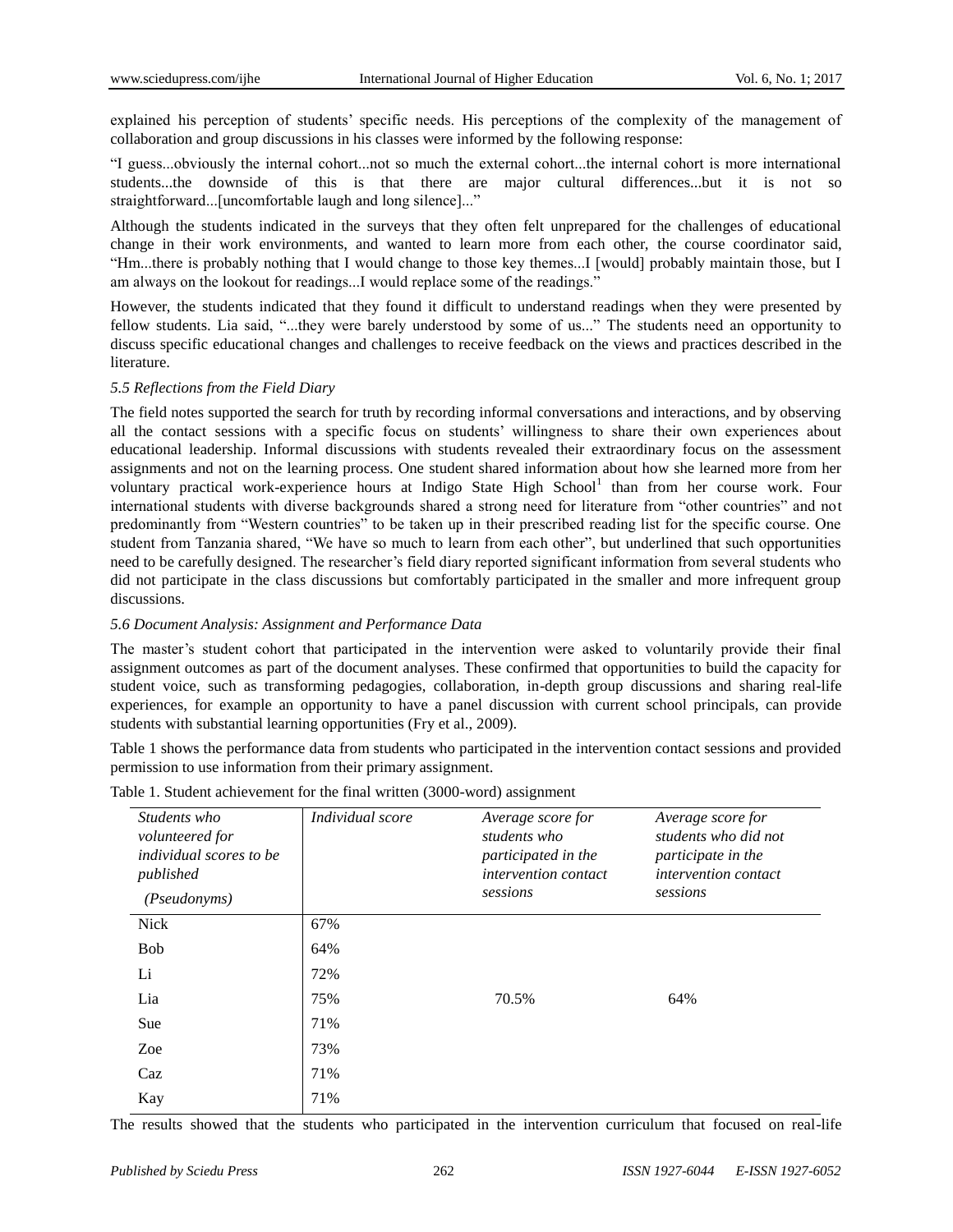experiences, internationalization and multicultural backgrounds and different educational systems were stimulated and intrigued by educational leadership, by the impact leaders have on the teaching workforce and workplace, and vice versa. These students demonstrated a clear alignment between theory and practice in their final assignment and obtained a higher average score on their assessment task.

The students who did not participate in the intervention due to the extra work, and to the additional intervention contact sessions, obtained a lower average score. Although several factors may have impacted the students' outcomes, the performance indicators for students who participated in the intervention showed that they obtained a level of deep learning by applying the new knowledge from the intervention to the assignment requirements.

However, it is important to note that several factors, such as student commitment, drive and responsibility, were not assessed in the performance data. Although the sample size might seem small, it should be kept in mind that the intervention study involved voluntary participants from a single postgraduate educational-leadership course.

## **6. Discussion**

The discussion primarily highlights four points:

- 1. the teacher-educator's role in creating equal opportunities for students' voices and agency
- 2. connecting theory and practice in an educational-leadership course
- 3. course design and possibilities to acknowledge diversity
- 4. an awareness of the benefits of internationalization in a course.

Barry and Lechner (1995) note that although student-teachers are aware of diversity in schools and the resulting challenges, "most felt unprepared" (p. 211) for what awaited them in the school environment. The effectiveness of a higher-education, educational-leadership course is closely connected to how it relates to the students' realities, needs and their expectations to develop a preparedness for the workplace. Students are ready to face global challenges; however, this investigation showed that higher-education program designs need to stay connected to a global space when they deal with students' preparedness for professional challenges. The findings show that students bring a richness of knowledge to the classrooms for teacher-educators to explore.

# *6.1 Student Voice and Agency: Creating Equal Opportunities to Have a Voice and Agency*

Hargreaves (1998) asserts that emotions, passion and dispositions form the heart of teaching, and that an individual's beliefs, cultural knowledge and environment impact his or her success. The data demonstrate that transforming higher-education courses and improving the quality of teacher-education programs can be supported by collaboration as well as by an awareness of the value of student voice and agency.

Smyth (2013) further accentuates the value of collaboration between teacher-education and the school to develop the "socially just school" (p. 114), in which "socially" implies equal attention to the multiplicity of voices. Giroux (1986) claims that voice refers to the various measures through which students and teachers actively participate in dialogue.

The primary points underlined in the results are the absence of student voice in the design of the specific educational-leadership program, managing the higher-education classroom environment to accommodate diversity, an awareness of the disappearance of student voice, especially for LOTE students, and how this disappearance influences diversity and sharing valuable information. Crose (2011) underlines that "language plays a crucial role" (p. 390) in higher-education classrooms because it affects confidence. Findings in this study showed that, if not effectively managed by teacher-educators, it has significant implications for new knowledge construction.

Cannella and Reiff (1994) note that highlighted educational programs are often not well thought through, and "depend mainly on the interests of individual professors" (p. 221). The interview and survey data accentuate the importance of diversity and a focus on local and global curricula for preparing teachers because local prosperity is related to global co-prosperity. The results suggest the need for a global, comparative and international context to inform existing courses, foster global relations and improve cross-cultural understanding.

# *6.2 Connecting Theory and Practice in an Educational-Leadership Course*

The data in this investigation highlighted that internationalization in higher education should close the gap between theory and practice, and has clear implications for outcomes related to students' engagement and active participation in higher-education learning spaces. Sleeter (2001) notes that life experiences provide opportunities to draw from and construct appropriate pedagogy; however, higher-education "programs were not designed to extend what students already knew" (p. 212). The resources used in the intervention curriculum, such as literature, international education reports and newspaper claims, challenged students to engage in discussions and share their understanding of specific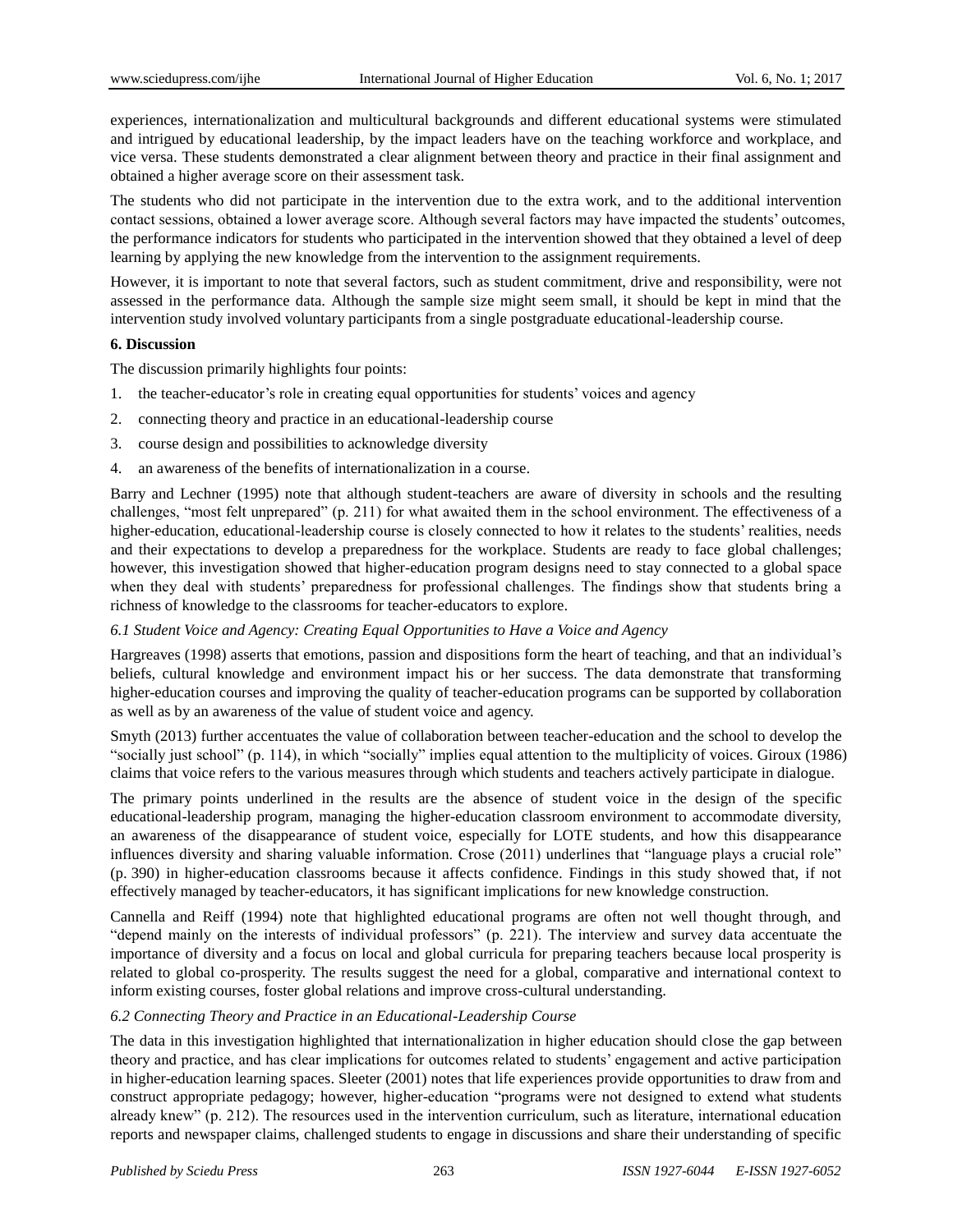concepts, including results-driven school environments, school improvement policies, and teacher attrition, turnover rates and retention, while reflecting on the effect of student-teachers' learning and its impact on educational change.

## *6.3 Course Design: Possibilities for Diversity*

Harman (2005) identifies failures of higher-education courses to utilize the possibilities that diverse student cohorts have to offer for quality higher education through collaboration: "What is not clear, however, is how seriously these failures in social interaction are viewed by international students themselves and to what extent this affects their course satisfaction" (p. 129). The strength of this study lies in the platform it provides for students to voice their experiences and perceptions. The findings in this study show that diverse student cohorts with different language and cultural needs become more confident in sharing their lived experiences and backgrounds by recognizing that all students need to become global citizens. Differing experiences, background knowledge, and students' situations suggest different learning needs that underscore the importance of bridging the gap between theory and practice.

Rizvi and Lingard (2010) note that globalization has major implications for social institutions, a sense of belongingness and identity. The higher-education learning space benefits from increased global mobility among students. However, this means that higher-education providers are responsible for providing internationalized curricula to prepare for global citizenship without national boundaries. The results demonstrate that the student-teachers involved in this educational-leadership course expected a curriculum that would prepare them for the diversity and challenges that they would face as leaders in their schools.

Crose (2011) notes that students' relationships with peers and faculty staff are vital to their success. The intervention contact sessions provided collaborative learning activities that stimulated discussions across cultures by incorporating small group discussions and cooperative learning as teaching methods to accommodate the diversity in the student cohort. Importantly, these sessions revealed the impact of teacher-educators on the way in which they manage diverse classrooms and apply pedagogies.

This study highlighted major challenges for course coordinators in internationalizing their courses and ensuring that they are aware of their students' needs, especially in diverse student communities that have specific language and cultural needs. Students should be encouraged to take risks in their learning and construct new knowledge that is embedded in group discussions (Crossley & Watson, 2003). This research project revealed the importance of leadership preparation and teachers' learning on educational change and the value of comparisons across different societies.

## *6.4 The Benefits of Internationalizing a Course*

Internationalization in the intervention contact sessions shifted the focus toward global educational issues and international concerns related to quality education, students' achievement in the classroom and leaders' impact on the teaching and learning environment. Bausmith and Barry (2011) prompt researchers to explore possibilities for enhancing teachers' pedagogical content knowledge. This study indicates that it is important to align pedagogical content knowledge with theory, practice and relevant workplace situations. Prospective leaders' learning experiences connected to real-life and current issues stimulate an in-depth understanding of leaders' impact on quality education.

The students expressed willingness to discuss social differences and their implications while demonstrating eagerness to share experiences and perspectives. Shared opinions about the structure of different educational systems and discussions of the benefits and limitations of leadership models and styles created a hands-on leadership course. The intervention contact sessions provided students with an opportunity to reflect on and evaluate their expectations for the current course as well as their level of development as future teachers and educational leaders. It provided an individual critical analysis of what they needed to improve and encourage active engagement in their development as future decision-makers in an international arena.

The observations from the 14 contact sessions led to an awareness of the dilemmas that teacher-educators face in diverse classrooms, and generated new information on teacher-educators' impact and opportunities to ensure that every student is heard. The interview and observation data showed that an approachable, empathetic, and engaged teacher has a large impact on the willingness of diverse students to participate in discussions and disclose personal experiences. Course coordinators directly influence the development and engagement of students at different levels.

Internationalization in courses is not a choice; it is essential for acknowledging the importance of becoming global citizens who are aware of students' background knowledge to encourage them to take risks in constructing new knowledge.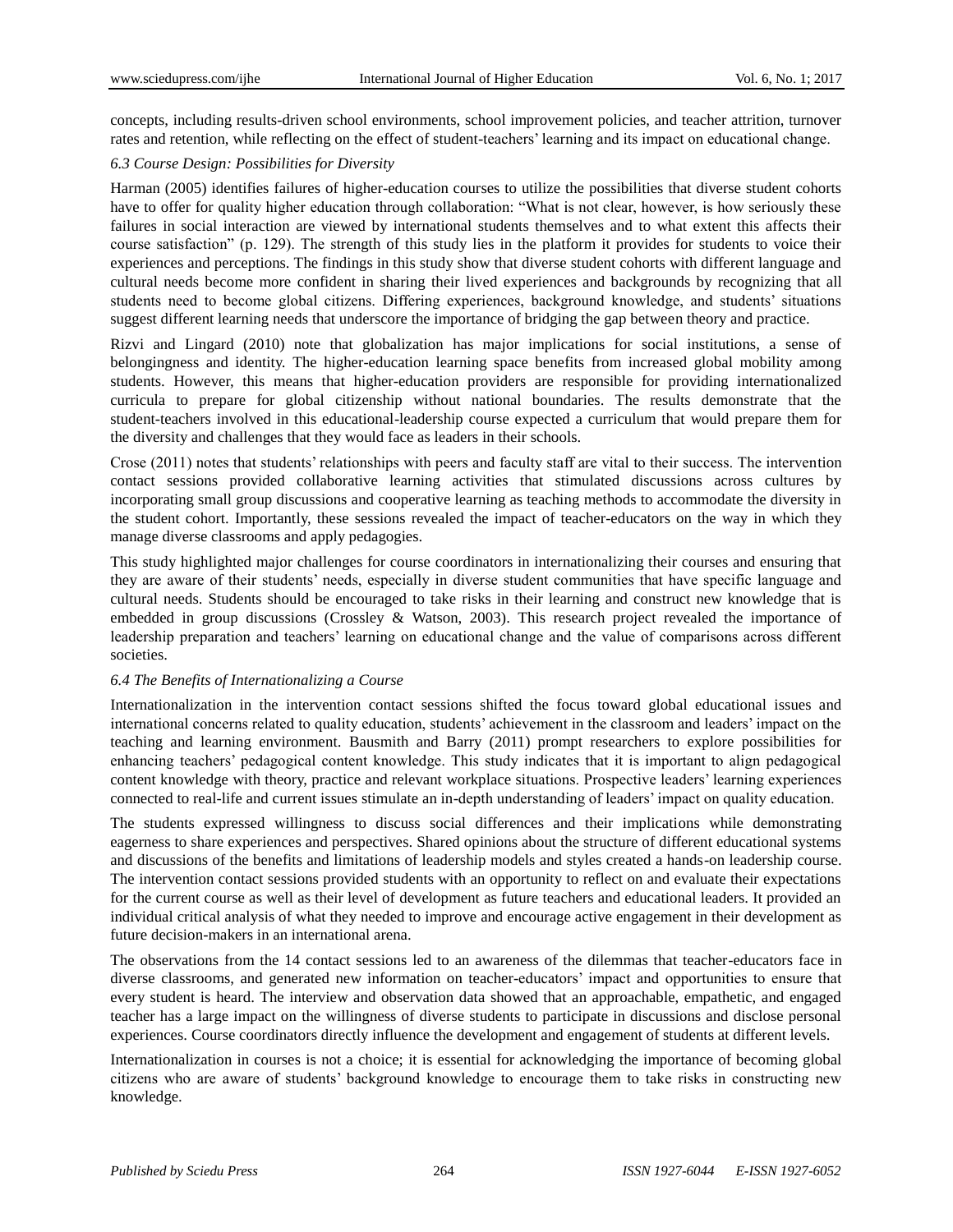## **7. Conclusion**

De Vita and Case (2010) emphasize that the internationalization of higher education needs critical reflection on practices to inform the desired reform, based on results of dialogue and debate of those actively involved in higher-education classrooms.

This small-scale investigation focuses on these real-life experiences while it highlights three influential points of impact in initial teacher training:

- 1. effective and targeted internationalization of the curricula
- 2. an awareness of the available multi-faceted information and the abundance of new knowledge
- 3. a revelation of the potential to enhance or limit the construction of new knowledge.

McIntyre, Pedder and Rudduck (2005) highlight the lack of attention to student voice and the many "excuses" for not listening to or actively seeking out students' views in higher education. They further emphasize that being responsive to pre-service teachers' voice, change, and developing pedagogies for the future can lead to immediate and powerful outcomes. Student demographics have a substantial influence on the enacted curriculum, the effectiveness of collaborative teaching methods, learning activities, successful engagement in group discussions and assessment processes. The teacher should manage these with great care to avoid missing out on learning opportunities and to reverse the decreased engagement of less confident students.

This study plays an informative role in the preparation of future educational leaders, their skills, strategies and roles in developing successful and effective school environments. The intervention program demonstrated utility and transferability of the data through students' perceptions and descriptions of different viewpoints and teacher-educator perspectives. The findings are applicable to similar global higher-education situations. This study liberated and empowered students from diverse backgrounds to add to the construction of new knowledge.

Diverse groups of students bring richness and depth to the enacted curriculum. However, the teacher-educator must unlock this potential as well as the curriculum, course design, resources and pedagogies that are used in the higher-education learning space. Internationalizing courses relies heavily on teaching methods, managing learning environments, and designing assessment tasks to improve learning success. These opportunities are rarely optimized by teacher-educators. Master's degree students in an educational-leadership program expect to use current, international resources and scholarly work, relevant case studies, and small group discussions with continuous feedback to encourage active engagement and risk-taking in learning by sharing their diverse experiences.

## **Acknowledgements**

The author wishes to acknowledge the student cohort and course coordinator involved in this master's degree educational-leadership program. They volunteered their time and perceptions to develop an awareness of the complexities within higher-education classrooms while enhancing the development of program design according to diversity and internationalization.

## **References**

- Australian Education Union. (2009). *The state of our schools survey 2009. October 2009.* Retrieved from http.//www.aeufederal.org.au/Publication/2009/SOSreport.pdf
- Australian Education Union. (2010). *The state of our schools survey 2010. October 2010.* Retrieved from http.//www.aeufederal.org.au/Publication/2010/SOSreport.pdf
- Barry, N. H., & Lechner, J. V. (1995). Preservice teachers' attitudes about and awareness of multicultural teaching and learning. *Teaching and Teacher Education, 11*, 149-161. [https://doi.org/10.1016/0742-051X\(94\)00018-2](https://doi.org/10.1016/0742-051X(94)00018-2)
- Bausmith, J. M., & Barry, C. (2011). Revisiting professional learning communities to increase college readiness: The importance of pedagogical content knowledge. *Educational Researcher, 40*, 175–178. <https://doi.org/10.3102/0013189X11409927>
- Bondy, E., Schmitz, S., & Johnson, M. (1993). The impact of coursework and fieldwork on student-teachers' reported beliefs about teaching poor and minority students. *Action in Teacher Education, 15*, 55-62. <https://doi.org/10.1080/01626620.1993.10734410>
- Cannella, G. S., & Reiff, J. C. (1994). Teacher preparation for diversity. *Equity and Excellence in Education, 27*, 28-33.<https://doi.org/10.1080/1066568940270305>
- Chambliss, D. F., & Schutt, R. K. (2003). *Making sense of the social world: Methods of investigation*. London: Pine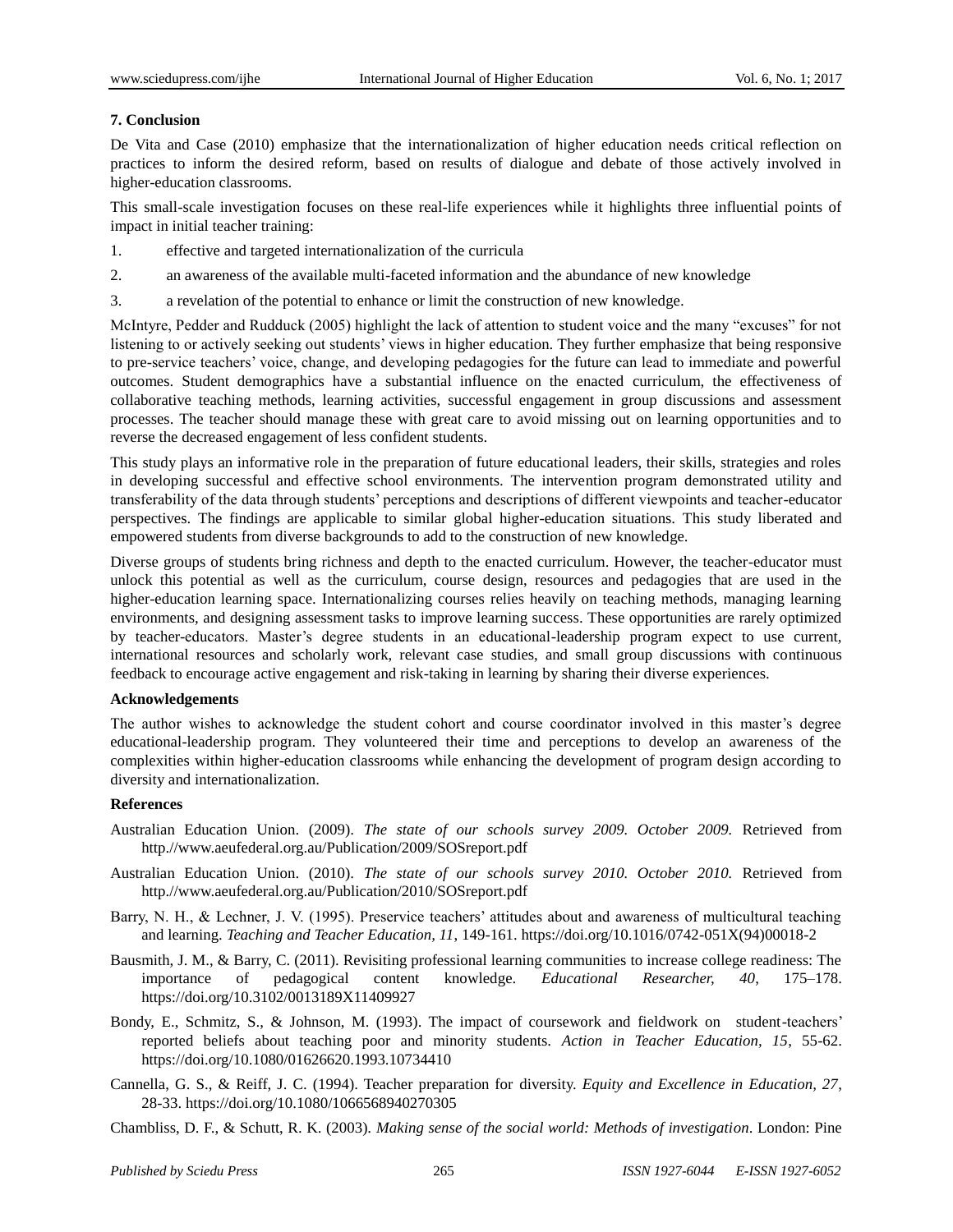Forge Press.

- Chávez, R. C., & O'Donnell, J. (1998). *Speaking the unpleasant: The politics of (non)engagement in the multicultural education terrain*. Albany: State University of New York Press.
- Cochran-Smith, M. (1991). Learning to teach against the grain. *Harvard Educational Review, 61*, 279-310. <https://doi.org/10.17763/haer.61.3.q671413614502746>
- Cochran-Smith, M. (2000). Blind vision: Unlearning racism in teacher education. *Harvard Educational Review, 70*, 157-190.<https://doi.org/10.17763/haer.70.2.e77x215054558564>
- Cohen, L., Manion, L., & Morrison, K. (2007). *Research methods in education*. London: RoutledgeFalmer.
- Crose, B. (2011). Internationalization of the Higher Education Classroom: Strategies to Facilitate Intercultural Learning and Academic Success. *International Journal of Teaching and Learning in Higher Education, 23*(30), 388-395. Retrieved from http://www.isetl.org/ijtlhe
- Crossley, M., & Watson, K. (2003). *Comparative and international research in education: Globalisation, context and difference*. London: RoutledgeFalmer. <https://doi.org/10.4324/9780203452745>
- Denzin, N. K., & Lincoln, Y. S. (2005). *The SAGE handbook of qualitative research*. Thousand Oaks: Sage Publications.
- De Vita, G., & Case, P. (2003). Rethinking the internationalisation agenda in UK higher education. *[Journal Of](http://www.tandfonline.com/toc/cjfh20/27/4)  [Further And Higher Education, 27](http://www.tandfonline.com/toc/cjfh20/27/4)*(4)*,* 383-398.<https://doi.org/10.1080/0309877032000128082>
- Du Plessis, A. (2005). *The implications of the out of field phenomenon for school management* (M Ed dissertation). UNISA, Pretoria. http://uir.unisa.ac.za/handle/10500/2197
- Du Plessis, A. (2014). *Understanding the out-of-field teaching experience* (Doctoral thesis). The University of Queensland, Brisbane, Australia. Retrieved from http://espace.library.uq.edu.au/view/UQ:330372
- Du Plessis, A., Carroll, A., & Gillies, R. M. (2014). Understanding the lived experiences of novice out-of-field teachers in relation to school leadership practices. *Asia-Pacific Journal of Teacher Education, 43*, 4-21. <https://doi.org/10.1080/1359866X.2014.937393>
- Du Plessis, A., & Sunde, E. (2017). The workplace experiences of beginning teachers in three countries: a message for initial teacher education from the field. *Journal of Education for Teaching,* 43(2). http://dx.doi.org/10.1080/02607476.2017.1286759
- Fokkema, D. W., & Ibsch, E. (2000). *Knowledge and commitment: A problem-oriented approach to literary studies*. Montreal: John Benjamins Publishers. <https://doi.org/10.1075/upal.33>
- Freebody, P. (2003). *Qualitative research in education: Interaction and practice*. London: SAGE Publications. <https://doi.org/10.4135/9781849209670>
- Fry, H., Ketteridge, S., & Marshell, S. (2009). *A handbook for teaching and learning in higher education: Enhancing academic practice.* New York: Routledge.
- Gadamer, H. G. (1975). *Truth and method*. New York: The Seabury Press.
- Gadamer, H. G. (1976). *Philosophical hermeneutics*. Berkeley: University of California Press.
- Gall, J. P., Gall, M. D., & Borg, W. R. (1999). *Applying educational research: A practical guide*. New York: Longman.
- Gay, G., & Kirkland, K. N. (2003). Developing cultural critical consciousness and self-reflection in preservice teacher education. *Theory into Practice, 42*, 181-187.<https://doi.org/10.1353/tip.2003.0029>
- Giroux, H. A. (1986). Radical pedagogy and the politics of student voice. *Interchange, 17*, 48-69. <https://doi.org/10.1007/BF01811018>
- Gordon, B. M. (1985). Teaching teachers: "Nation at risk" and the issue of knowledge in teacher education. *Urban Review, 17*, 33-46.<https://doi.org/10.1007/BF01141633>
- Grondin, J. (2002). Gadamer's basic understanding of understanding. In R. Dostal (Ed.), *The Cambridge companion to Gadamer* (pp. 36-51). Cambridge: Cambridge University Press. <https://doi.org/10.1017/CCOL0521801931.003>
- Hammersley, M., Denzin, N., & Lincoln, Y. (2006). Handbook of qualitative research. *British Educational Research*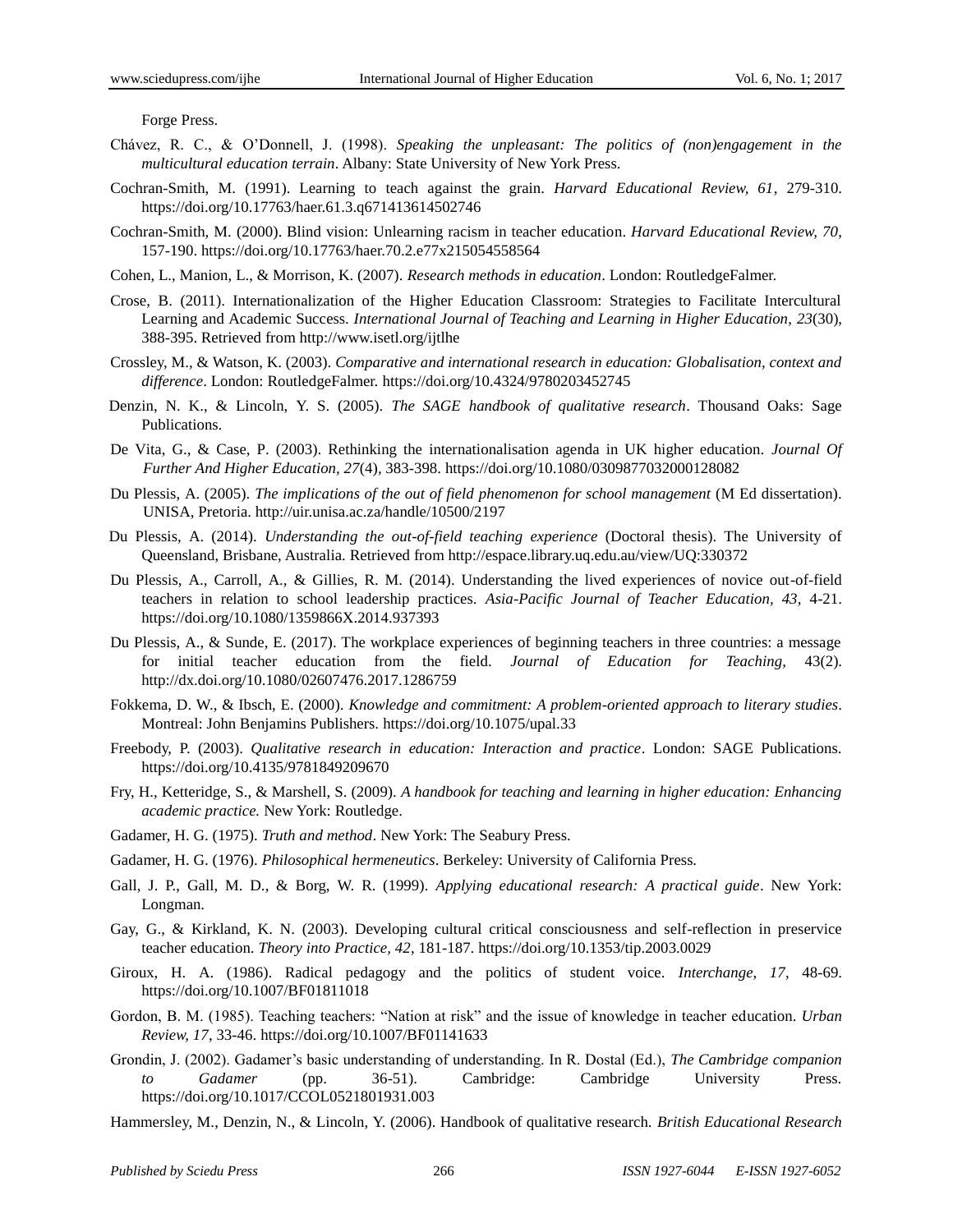*Journal, 32*, 536-541. <http://www.jstor.org/stable/30032683>

- Hardcastle, M. A., Usher, K., & Holmes, C. (2006). Carspecken's five-stage critical qualitative research method: An application to nursing research. *Qualitative Health Research, 16*, 151-161. <https://doi.org/10.1177/1049732305283998>
- Hargreaves, A. (1998). The emotional practice of teaching. *Teaching and Teacher Education, 14*, 835-854. [https://doi.org/10.1016/S0742-051X\(98\)00025-0](https://doi.org/10.1016/S0742-051X(98)00025-0)
- Harman, G. (2005). Internationalization of Australian Higher Education: A Critical Review of Literature and Research. In P. Ninnes & M. Hellstén (Eds.), *Internationalizing Higher Education*, (pp.119-140). Netherlands: Springer. [https://doi.org/10.1007/1-4020-3784-8\\_7](https://doi.org/10.1007/1-4020-3784-8_7)
- Hood, S., & Parker, L. (1994). Minority students informing the faculty: Implications for racial diversity and the future of teacher education. *Journal of Teacher Education, 45*, 164-171. <https://doi.org/10.1177/0022487194045003002>
- Ingersoll, R. (2001a). *The realities of out-of-field teaching.* Educational leadership*.* May 2001, 42. Retrieved from http://www.EducationalLeadership/ingsoll.htm/full text. Accessed on 12 December 2002.
- Ingersoll, R. (2001b). Rejoinder: Misunderstanding the problem of out-of-field teaching*. Educational Researcher, 30*, 21-22. Retrieved from http://ww.uga.edu/edu/columns/990503/campnews.html/full text
- Ingersoll, R. (2002). *Out of field teaching, educational inequality, and the organisation of schools: An exploratory analysis.* Retrieved from http://www.ctpweb.org/full text. Accessed on 16 March 2004
- Jones, S., Torres, V., & Arminio, J. (2006). *Negotiating the complexities of qualitative research in higher education*. London: CRC Publisher.
- Kaiser, G., Blömeke, S., König, J., Busse, A., Döhrmann, M., & Hoth, J. (2016). Erratum to: Professional competencies of (prospective) mathematics teachers - cognitive versus situated approaches. *Educational Studies in Mathematics.* <https://doi.org/10.1007/s10649-016-9724-5>
- Kezar, A. (2005). Redesigning for collaboration within higher education institutions: An exploration into the developmental process. *Research in Higher Education, 46*, 831-860.<https://doi.org/10.1007/s11162-004-6227-5>
- Lave & Wenger (1991). *Situated Learning: Legitimate Peripheral Participation*. Cambridge: Cambridge University Press.
- Ladson-Billings, G. (1999). Preparing teachers for diversity. In L. Darling-Hammond & G. Sykes (Eds.), *Teaching as the learning profession* (pp. 86-123). San Francisco: Jossey-Bass.
- Laschke, C., & Blömeke, S. (2016). Measurement of job motivation in TEDS-M: Testing for invariance across countries and cultures. *Large-scale Assessments in Education, 4*, 1-17. <https://doi.org/10.1186/s40536-016-0031-5>
- Loughran, J. (2013). Pedagogy: Making sense of the complex relationship between teaching and learning. *Curriculum Inquiry, 43*, 118-141.<https://doi.org/10.1111/curi.12003>
- Luke, A., Luke, C., & Mayer, D. (2000). Redesigning teacher education. *Teaching Education, 11(1)*, 5-11. <https://doi.org/10.1080/10476210050020318>
- McConney, A., & Price, A. (2009). Teaching Out-of-Field in Western Australia. *Australian Journal of Teacher Education, 34*(6)[. https://doi.org/10.14221/ajte.2009v34n6.6](https://doi.org/10.14221/ajte.2009v34n6.6)
- McIntyre, D., Pedder, D., & Rudduck, J. (2005). Pupil voice: Comfortable and uncomfortable learnings for teachers. *Research in Higher Education, 20*, 149-168.<https://doi.org/10.1080/02671520500077970>
- McMillan, J. H., & Schumacher, S. (2001). *Research in education: A conceptual introduction*. New York: Longman.
- Mertens, D. M., & McLaughlin, J. A. (2004). *Research and evaluation methods in special education*. Thousand Oaks: Corwin Press Inc. <https://doi.org/10.4135/9781412985666>
- Moran, D., & Mooney, T. (2002). *The phenomenology reader*. London: Routledge.
- O'Cathain, A., & Thomas, K. (2006). Combining qualitative and quantitative methods. In C. Pope & N. Mays (Eds.), *Qualitative research in health care*. Toronto: Blackwell Publishing. <https://doi.org/10.1002/9780470750841.ch9>
- Oliver-Hoyo, M., & Allen, D. (2006). The use of triangulation methods in qualitative educational research. *Journal of Counseling Psychology, 35*, 42-47.